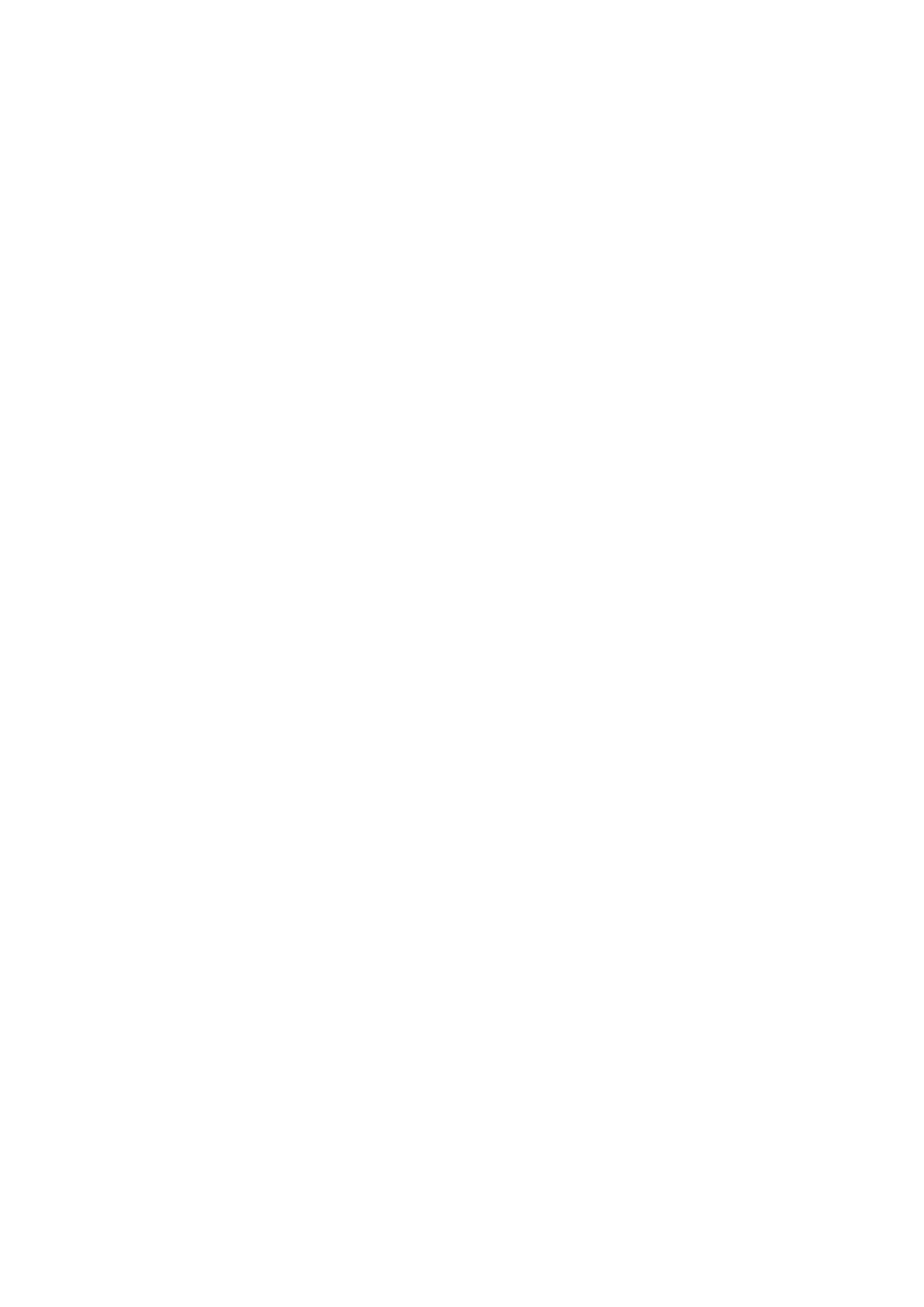Western Australia

# **Gas Standards Act 1972**

# **Contents**

| 1.               | Short title                                      | 1                        |
|------------------|--------------------------------------------------|--------------------------|
| 2.               | Commencement                                     | $\mathbf{1}$             |
| $\overline{4}$ . | Terms used in this Act                           | $\mathbf{1}$             |
| 5.               | Exemptions                                       | 3                        |
| 7.               | Act to prevail over other Acts                   | $\overline{4}$           |
| 8.               | Heating standard of gas to be approved           | $\overline{\mathcal{A}}$ |
| 9.               | Requirements as to change in gas                 | 6                        |
| 10.              | Testing of gas                                   | $\tau$                   |
| 11.              | Defences against certain proceedings             | 8                        |
| 13.              | Consumers' installations                         | 8                        |
| 13A.             | Gasfitting works and workers                     | 9                        |
| 13B.             | Application for review                           | 18                       |
| 13C.             | Surrender of licence                             | 18                       |
| 13CA.            | Annual reporting                                 | 19                       |
| 13D.             | Approval of gas appliances                       | 19                       |
| 13E.             | Application for approval                         | 20                       |
| 13F.             | Approval by other bodies                         | 22                       |
| 13G.             | Notice of approved gas appliances                | 22                       |
| 13H.             | Power to prohibit sale and use of gas appliances |                          |
|                  | and components                                   | 23                       |
| 13I.             | Guidelines for gasfitting work                   | 23                       |
| 13J.             | <b>Inspection Policy Statement and Plan</b>      | 24                       |
| 13K.             | Inspections under the Plan                       | 26                       |
| 13L.             | Director's guidelines                            | 29                       |
| 13M.             | Review of certain decisions of the Director      | 29                       |
| 13N.             | Review of determinations of Director under       |                          |
|                  | section 13M                                      | 30                       |
| 14.              | Offences                                         | 31                       |

As at 29 Mar 2022 Version 04-b0-01 page i Published on www.legislation.wa.gov.au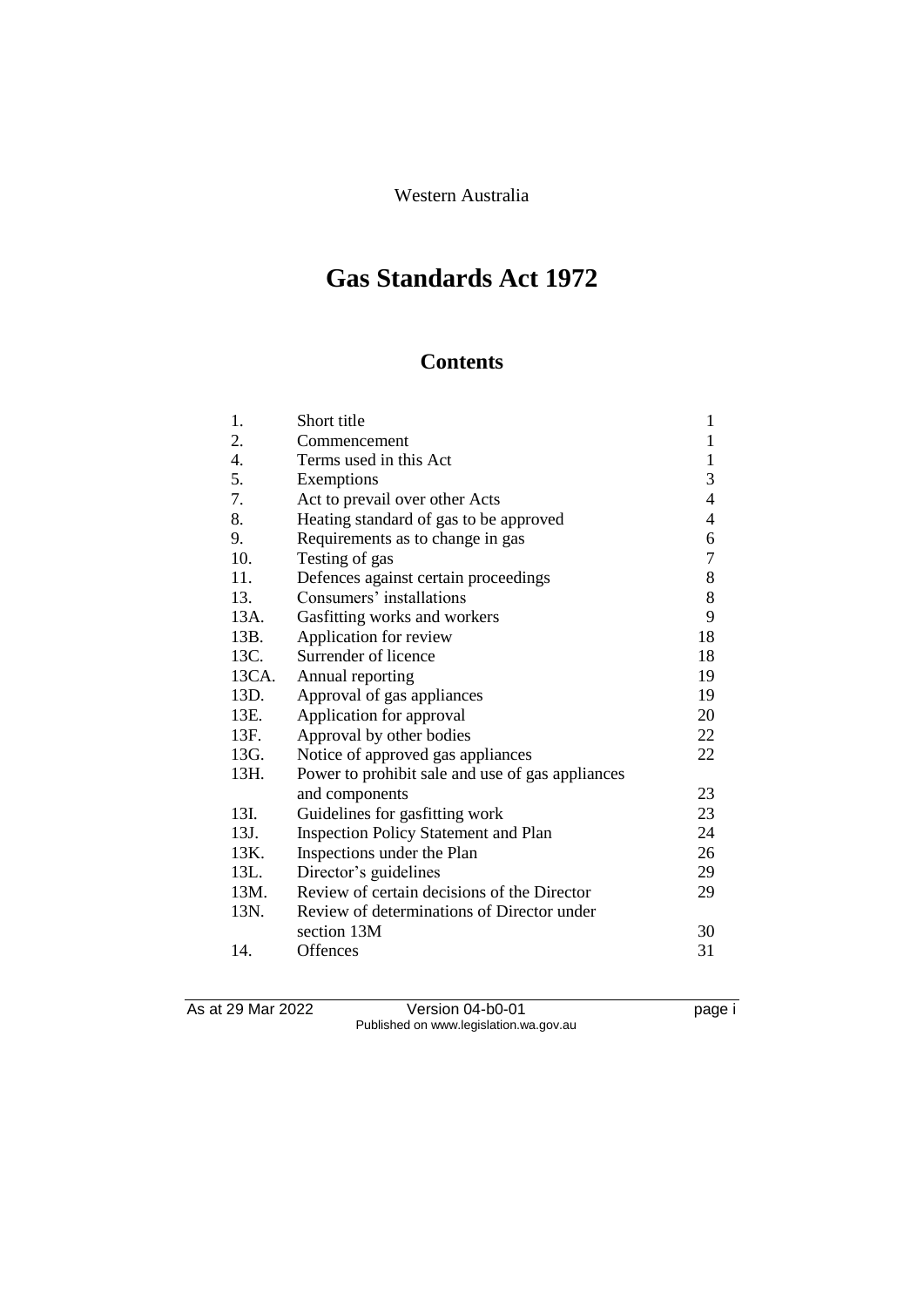#### **Contents**

| 15.<br>16. | Regulations<br>Regulations for the commingling of gas in<br>distribution systems | 31<br>33 |
|------------|----------------------------------------------------------------------------------|----------|
|            | <b>Notes</b>                                                                     |          |
|            | Compilation table<br>Uncommenced provisions table                                | 35<br>36 |
|            | Other notes                                                                      | 37       |

# **Defined terms**

page ii Version 04-b0-01 As at 29 Mar 2022 Published on www.legislation.wa.gov.au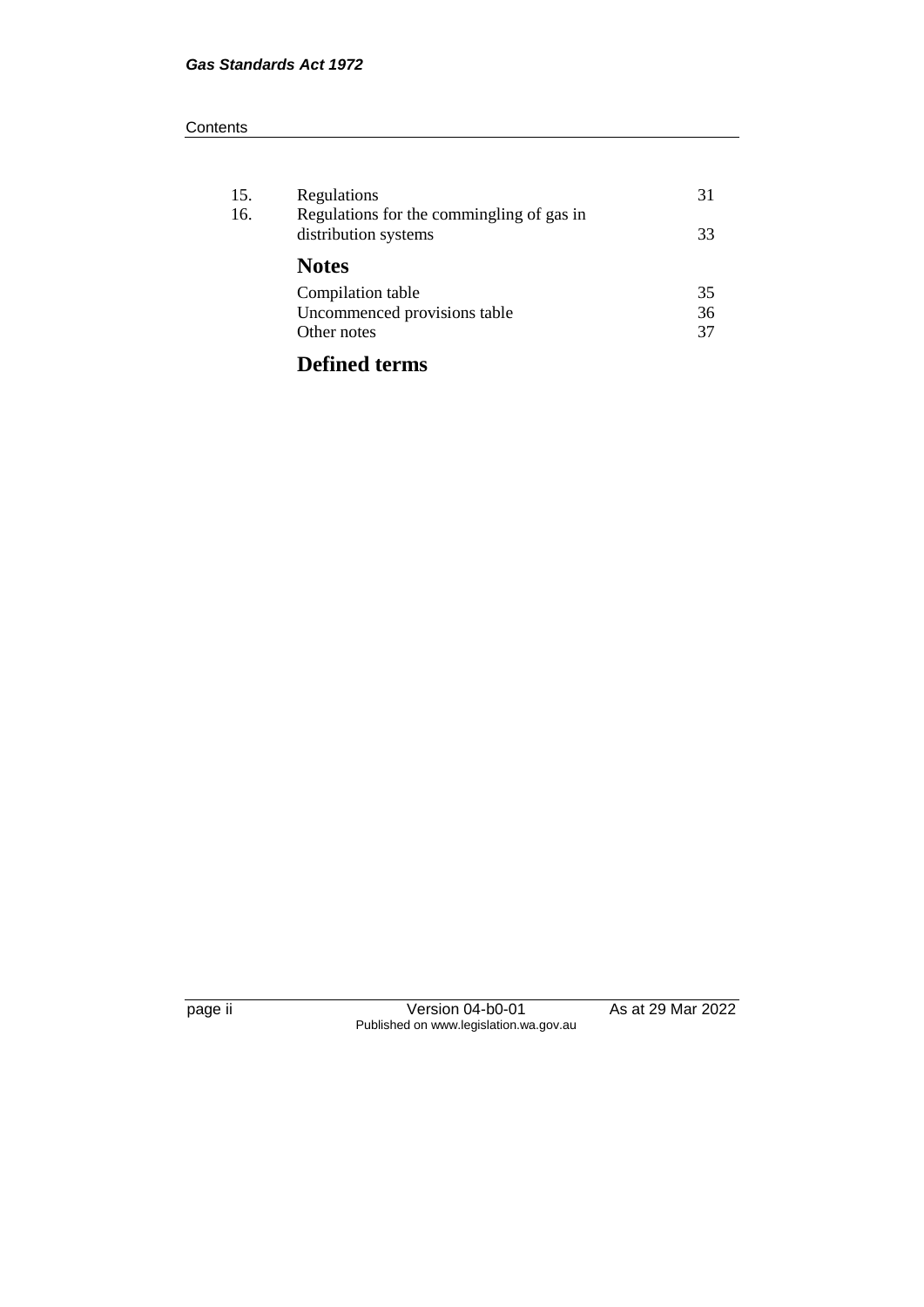Western Australia

# **Gas Standards Act 1972**

**An Act to regulate the standards of quality, pressure, purity and safety of gas supplied and the standards and safety of gas installations and gas appliances; to provide for the supervision and control of persons concerned in, and to regulate the practice of, gasfitting; to repeal the** *Gas (Standards) Act 1947* <sup>1</sup> **, and for incidental and other purposes.**

*[Long title amended: No. 87 of 1979 s. 3; No. 63 of 1985 s. 3.]*

#### **1. Short title**

This Act may be cited as the *Gas Standards Act 1972* <sup>1</sup> .

#### **2. Commencement**

This Act shall come into operation on a date to be fixed by proclamation<sup>1</sup>.

*[3. Omitted under the Reprints Act 1984 s. 7(4)(f).]*

#### **4. Terms used in this Act**

In this Act unless the contrary intention appears —

#### *commercial information* means —

- (a) any knowledge or information relating to technology, marketing or energy used in a person's business and that might reasonably be expected adversely to affect the business or interests of that person if disclosed to another person; or
- (b) other information that has commercial value;

As at 29 Mar 2022 Version 04-b0-01 page 1 Published on www.legislation.wa.gov.au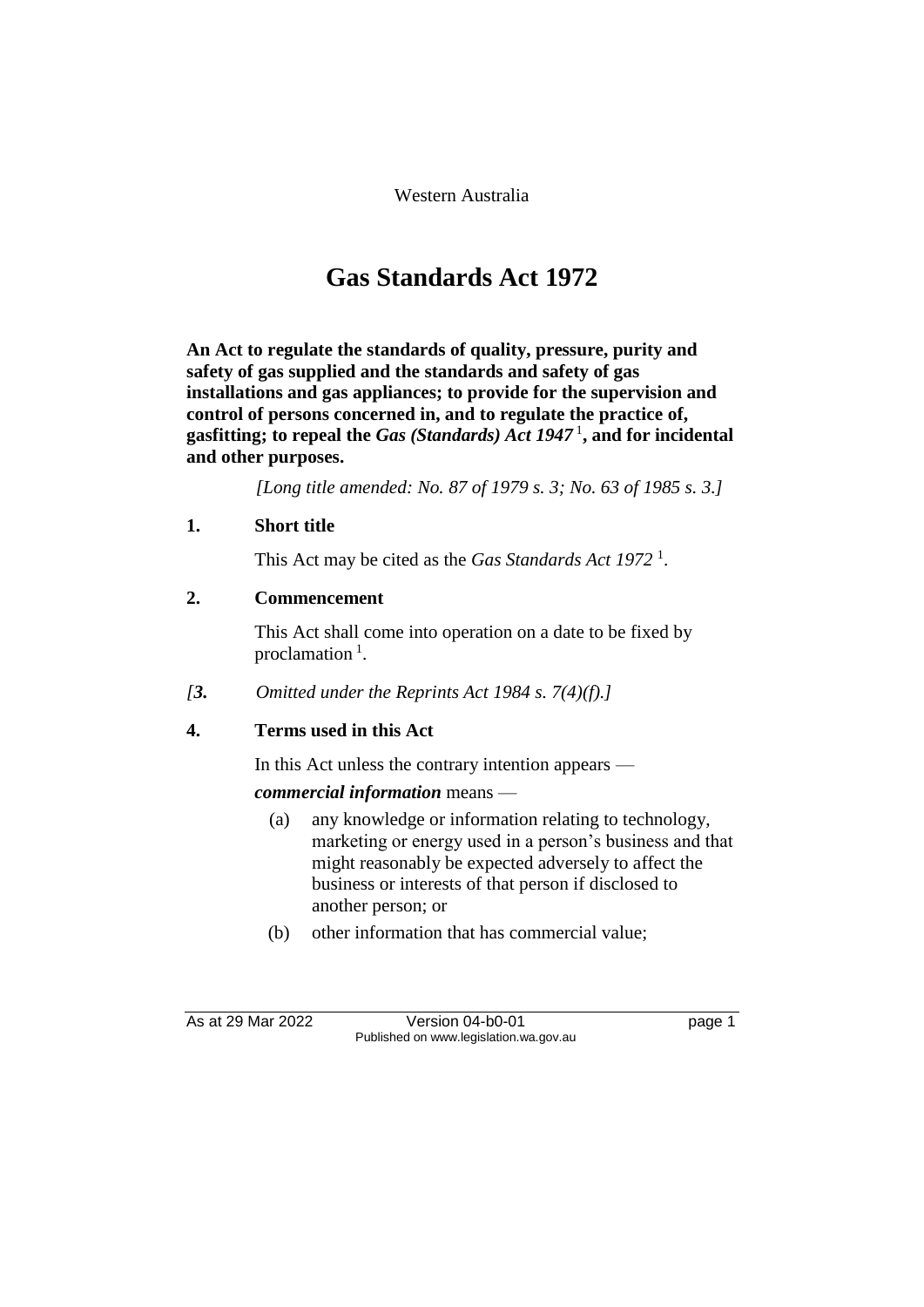*consumer* means any person (not being an undertaker) to whom gas is supplied by an undertaker or a pipeline licensee;

*Director* means the Director of Energy Safety referred to in section 5 of the *Energy Coordination Act 1994*;

*gas* means any gas or mixture of gases intended for use as fuel for gas appliances or for use in any chemical process;

*gas appliance* means any appliance that consumes gas as fuel;

*gas installation* means any appliance, pipes, fittings or other apparatus installed or to be installed for or for purposes incidental to the conveyance, control, supply or use of gas;

*inspector* means a person designated under section 12 of the *Energy Coordination Act 1994*;

*pipeline licensee* means the holder of a pipeline licence granted under the *Petroleum Pipelines Act 1969*;

*supply*, in relation to gas, includes to have in possession with intent to supply any consumer or consumers;

*Type A gas appliance* means a gas appliance of a prescribed class or type;

*Type B gas appliance* means a gas appliance that has a maximum hourly input rate exceeding 10 megajoules that is neither a Type A gas appliance nor a gas-fuelled engine that —

- (a) is mounted in or on any vehicle, craft or portable appliance; and
- (b) is supplied by fuel from a cylinder or tank mounted on or in the vehicle, craft or portable appliance;

*undertaker* means any licensee within the meaning of the *Energy Coordination Act 1994* and any local government, regional local government, body corporate, firm or person making or supplying gas other than solely for its or his own use.

*[Section 4 amended: No. 87 of 1979 s. 4; No. 63 of 1985 s. 4; No. 89 of 1994 s. 86; No. 14 of 1996 s. 4; No. 58 of 1999 s. 84 and 98; No. 5 of 2007 s. 22.]*

page 2 **Version 04-b0-01** As at 29 Mar 2022 Published on www.legislation.wa.gov.au

**s. 4**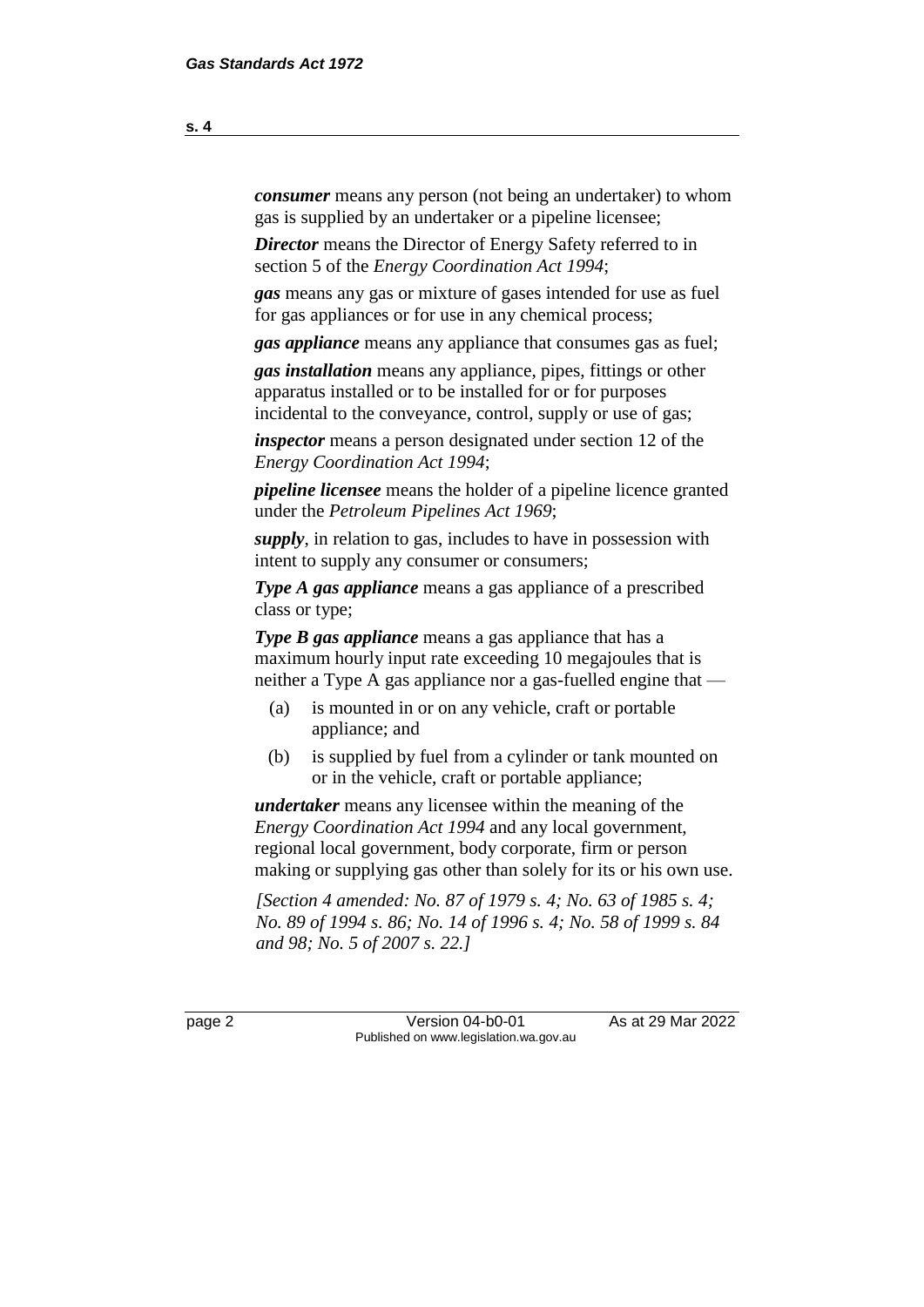### **5. Exemptions**

- (1) Nothing in this Act applies to or in relation to
	- *[(a) deleted]*
	- (b) the acts of transmitting gas through a pipeline where and to the extent that those acts are performed by a pipeline licensee under the authority of the pipeline licence granted to him;
	- (c) the acts of gathering gas through a pipeline within the land comprised in an exploration permit or a production licence granted under the *Petroleum and Geothermal Energy Resources Act 1967*, where and to the extent that those acts are performed under the authority of that exploration permit or production licence; or
	- (d) liquid petroleum gas storage facilities
		- (i) in tanks having a water capacity exceeding 500 litres; or
		- (ii) in cylinders having an aggregate water capacity exceeding 1 000 litres.
- (2) The provisions of sections 8, 9, 10 and 11 do not apply to or in relation to gas supplied directly by a pipeline licensee to a consumer for industrial purposes in any case where the gas is not supplied by means of a reticulation system generally serving consumers in the same locality.
- (3) The Governor may from time to time, by proclamation, declare that all or any of the provisions of this Act do not apply to or in relation to the manufacture or supply of any gas which is not ordinarily used as a fuel by consumers generally and which is specified in the proclamation.
- (4) A proclamation made under subsection (3) may
	- (a) be expressed to apply generally to the manufacture or supply of the gas or gases therein specified; or

As at 29 Mar 2022 Version 04-b0-01 page 3 Published on www.legislation.wa.gov.au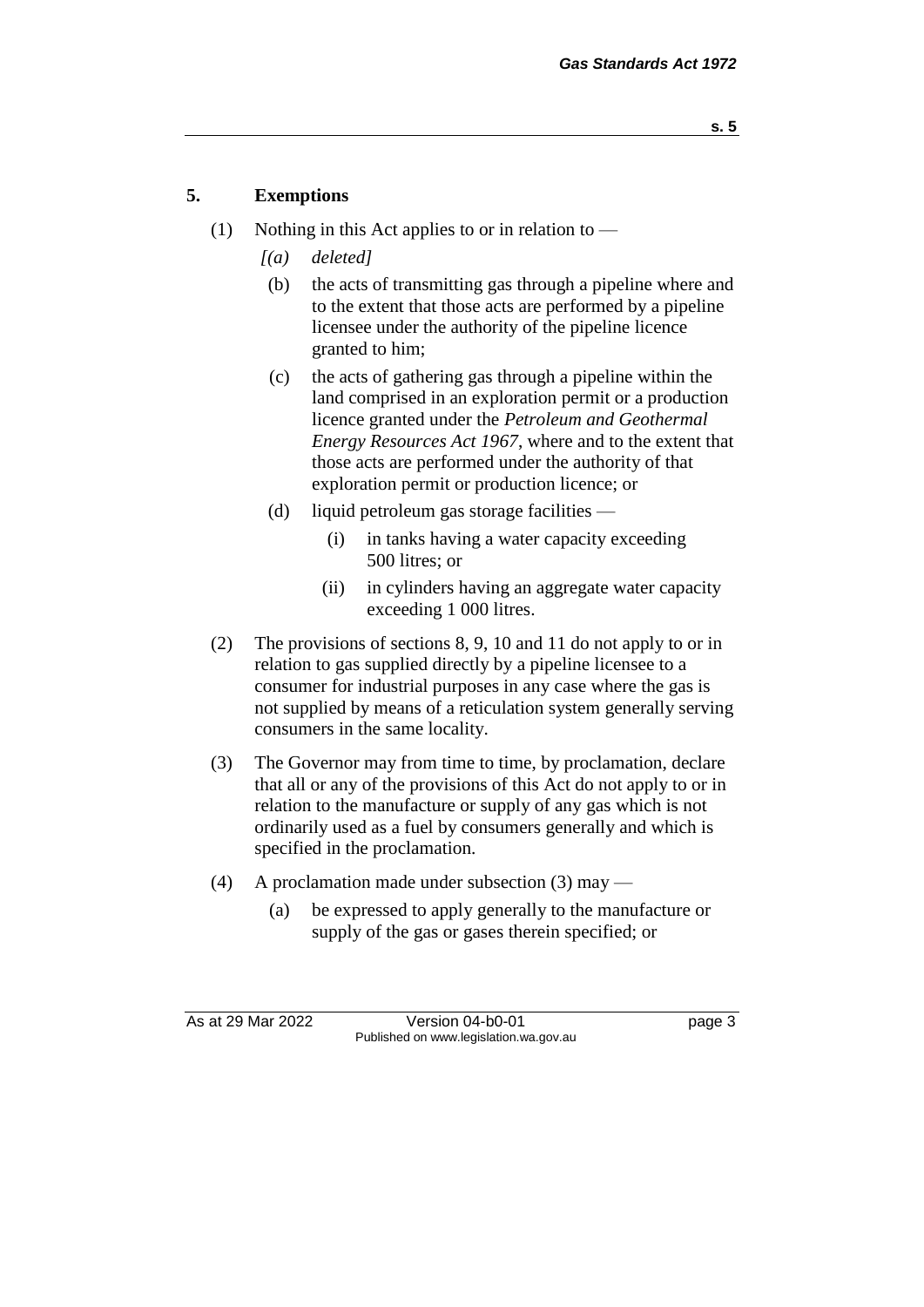| (b) | be expressed to apply only to the manufacture or the       |
|-----|------------------------------------------------------------|
|     | supply of the gas in specified areas or when the gas is to |
|     | be used for specified purposes.                            |

(5) A proclamation made under subsection (3) may be varied or revoked by a subsequent proclamation.

*[Section 5 amended: No. 87 of 1979 s. 5; No. 74 of 2003 s. 10(5); No. 35 of 2007 s. 95.]*

*[6. Deleted: No. 89 of 1994 s. 87.]*

#### **7. Act to prevail over other Acts**

- (1) Any provisions of this Act with respect to the heating value of gas or the testing of the heating value of gas shall have effect in lieu of any provisions relating to the calorific value or illuminating power of gas, or the testing of the calorific value of gas, whether to the same effect or inconsistent therewith, in any other Act relating or applying to any undertaker, and any such other Act shall, so far as applicable and with all necessary adaptations, be read and construed accordingly.
- (2) Any provisions of this Act with respect to the purity, quality, composition or pressure of gas or the testing of gas or with respect to any other matter for which provision is made in this Act shall have effect in lieu of any provisions whether to the same effect or inconsistent therewith in any other Act relating or applying to any undertaker, and any such other Act shall, so far as applicable and with all necessary adaptations, be read and construed accordingly.

#### **8. Heating standard of gas to be approved**

(1) Subject to the provisions of subsection (5), an undertaker shall not, after the coming into operation of this Act, distribute gas unless he has first obtained the written approval of the Minister of the minimum standard of heating value of the gas to be distributed by that undertaker.

Penalty: \$250 000.

page 4 Version 04-b0-01 As at 29 Mar 2022 Published on www.legislation.wa.gov.au

**s. 7**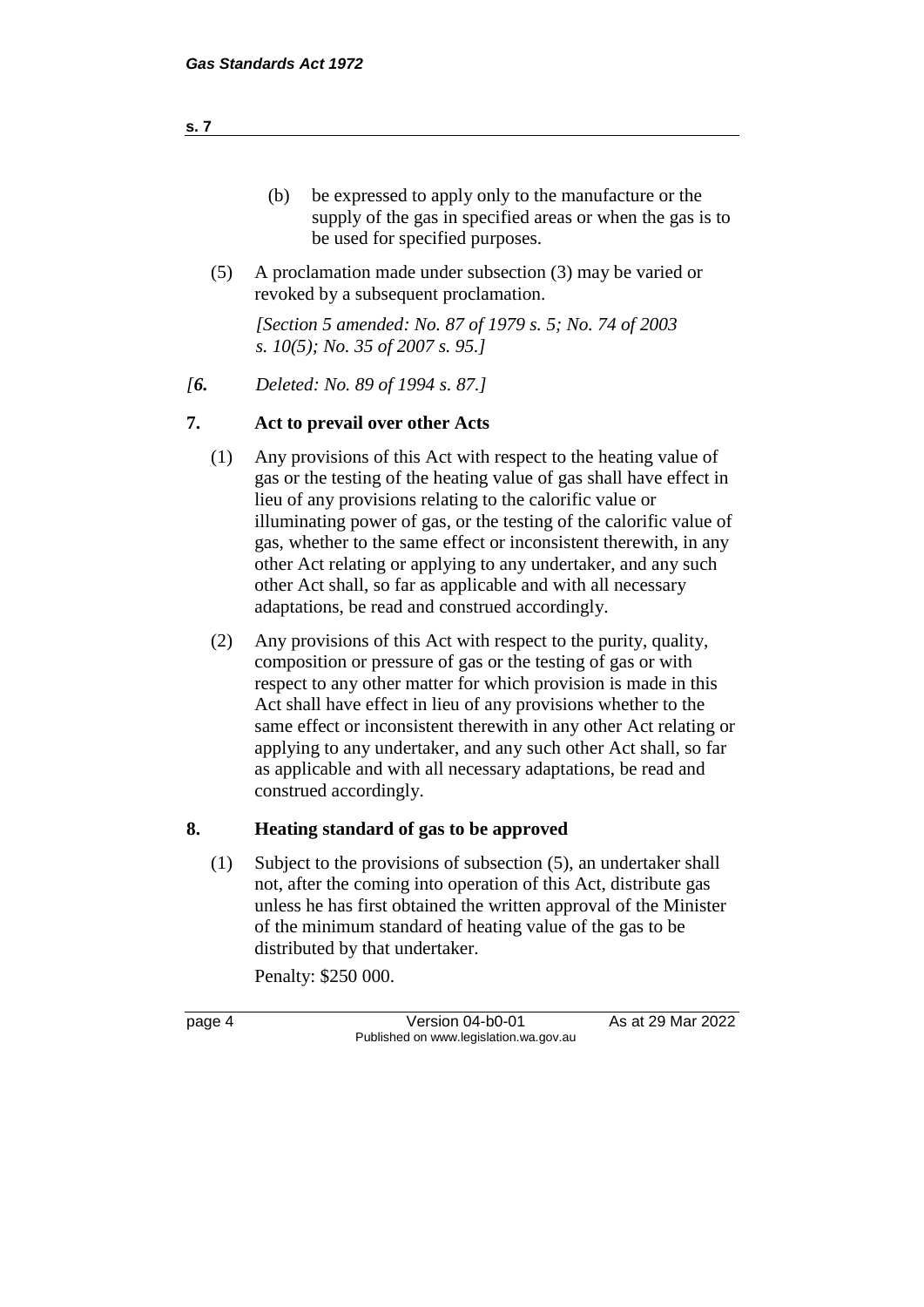- (2) Subject to section 9, the Minister may upon application by an undertaker approve any alteration of the minimum standard of heating value of gas previously approved or deemed to have been approved pursuant to subsection (1).
- (3) The Minister may approve different minimum standards of heating values in respect of the type of gas distributed by an undertaker in different areas.
- (4) Any approval given by the Minister pursuant to this section may be given subject to such conditions as the Minister determines, and notice of any approval so given shall be published in the *Government Gazette*.
- (5) Where on the day immediately preceding the date of the coming into operation of this Act, an undertaker was supplying gas, the declared standard under the *Gas (Standards) Act 1947* <sup>1</sup> of the undertaker on that day shall be deemed to be the minimum standard of heating value approved for that undertaker under subsection (1), until that standard is altered in accordance with subsection  $(2)$ .
- (6) An undertaker who has been directed under section 10 to keep a continuous record of the heating value of gas supplied by him, shall not supply gas of which the average heating value, measured in accordance with subsection (7) over any continuous period of 28 days, is less by more than 1% than the minimum standard of heating value for the time being approved under this section in respect of the gas.

Penalty: For a first offence, \$40 000 and for a second or subsequent offence, \$250 000.

(7) For the purposes of subsection (6), the average heating value of gas supplied by an undertaker over any period of 28 days shall be measured by obtaining the aggregate of the mean heating values of gas supplied in each period of one hour during that period of 28 days, and dividing the aggregate so obtained by 672.

As at 29 Mar 2022 Version 04-b0-01 page 5 Published on www.legislation.wa.gov.au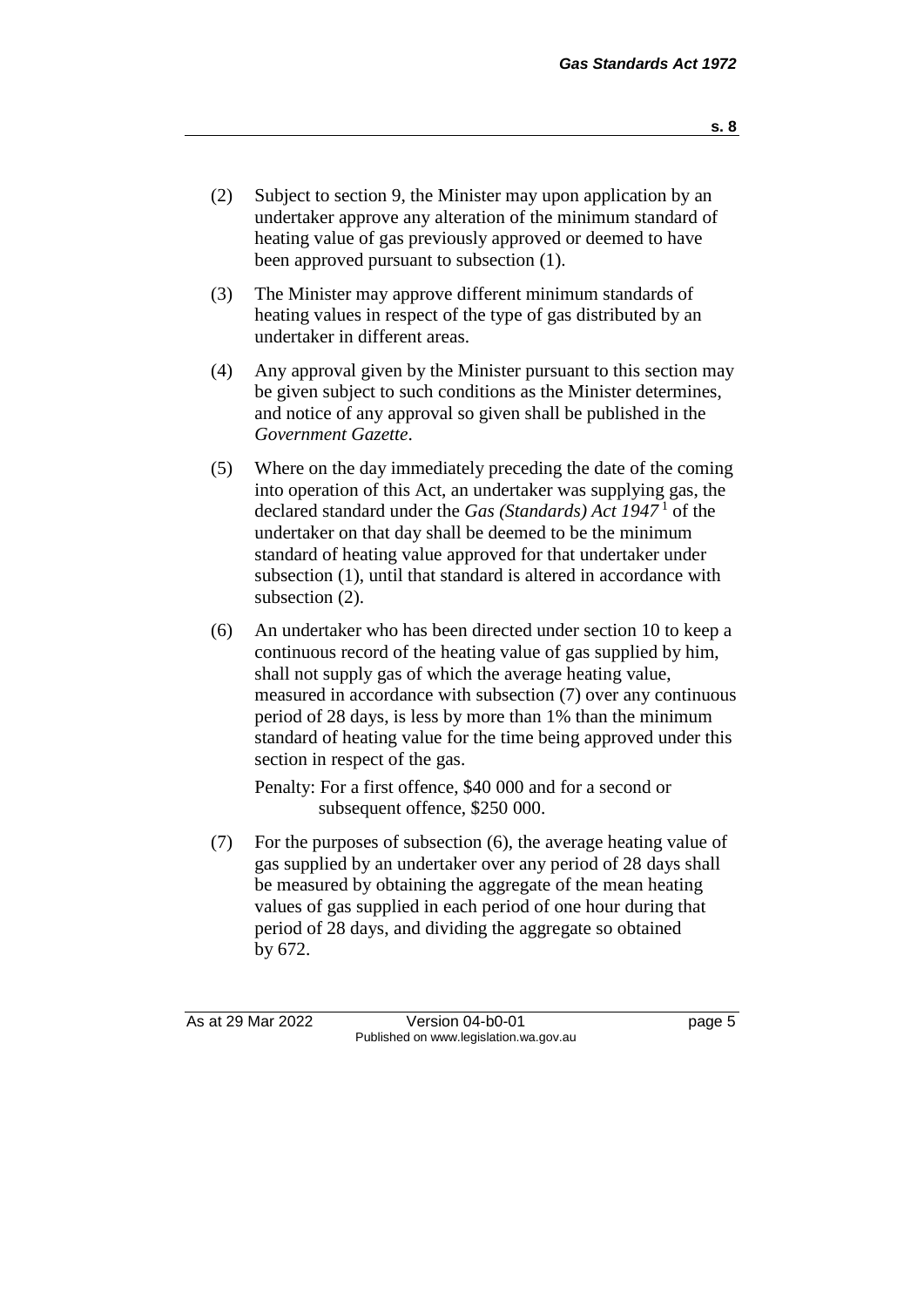- $(8)$  Where
	- (a) an undertaker has not been directed under section 10 to keep a continuous record of the heating value of gas supplied by him; and
	- (b) the average heating value of gas supplied by that undertaker, as ascertained by the taking of 3 tests of that gas during any period of 2 hours, is less by more than 1% than the minimum standard of heating value for the time being approved under this section in respect of that gas,

the undertaker is guilty of an offence.

Penalty: For a first offence, \$20 000 and for a second or subsequent offence, \$250 000.

*[Section 8 amended: No. 87 of 1979 s. 6; No. 63 of 1985 s. 5; No. 5 of 2007 s. 23.]*

## **9. Requirements as to change in gas**

- (1) An undertaker shall not cause or permit any alteration to be made in the specific gravity, flame speed or other prescribed characteristic of gas supplied by him unless he has first applied for, and obtained, the written approval of the Minister to the alteration.
- (2) Where the Minister
	- (a) has received from an undertaker an application under section  $8(2)$  or subsection  $(1)$  for his approval to the alteration of the heating value or other characteristic of the gas supplied by the undertaker; and
	- (b) is of opinion that if the alteration is effected, all or any of the consumers' installations to which the gas is supplied will require modification or replacement by reason of the alteration,

the Minister shall not approve of the alteration until he is satisfied that the undertaker has satisfactorily undertaken, at his

page 6 Version 04-b0-01 As at 29 Mar 2022 Published on www.legislation.wa.gov.au

**s. 9**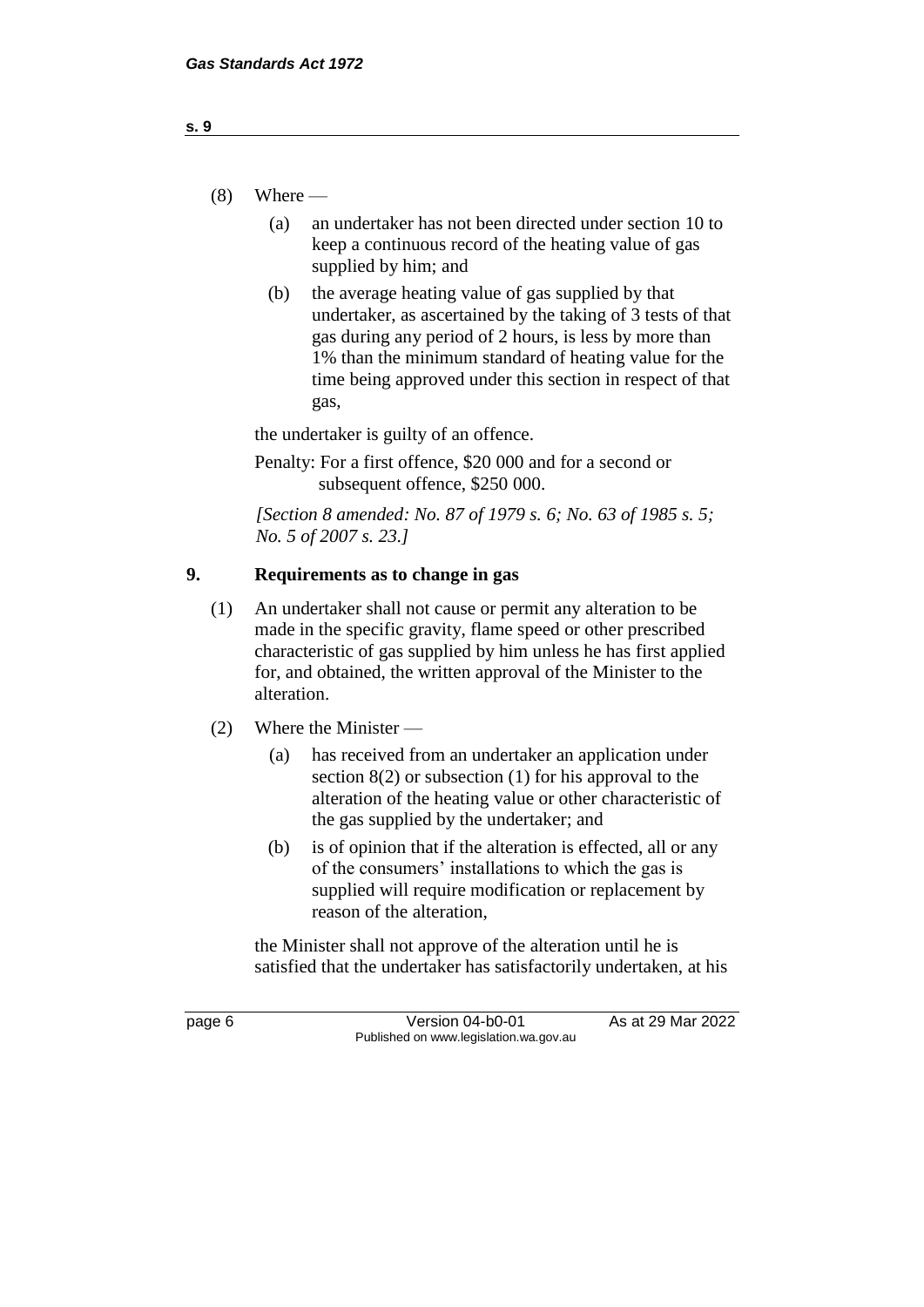own expense, the, modification or replacement, as the case requires, of those consumers' installations.

## **10. Testing of gas**

- (1) The Director may at any time test gas supplied by an undertaker to determine its heating value, pressure, purity and odour and for such other purposes as in the opinion of the Director are necessary or expedient for the proper administration and enforcement of this Act, and shall furnish the undertaker with the result of any test carried out under this subsection.
- (2) The Director may from time to time by notice in writing served on an undertaker, direct the undertaker to keep a continuous record of the heating value of all or any of the gas supplied by that undertaker, and the Director may, for that purpose, from time to time require the undertaker to install, operate and maintain such measuring and recording devices or apparatus as are specified in a notice in writing served by the Director on the undertaker.
- (3) The results of any tests carried out by the Director under subsection (1) and any records kept by an undertaker pursuant to subsection (2) are admissible in evidence in any proceedings instituted under this Act, as evidence of the matters therein stated.
- (4) An undertaker shall not knowingly
	- (a) fail to comply with any direction served on him pursuant to subsection (2);
	- (b) cause or permit any false entry to be made in any record kept pursuant to subsection (2);
	- (c) do, or cause or permit to be done, or fail to do, any act or thing with intent to cause any measuring or recording device or apparatus installed pursuant to subsection (2) to incorrectly record the heating value of the gas supplied by that undertaker; or

As at 29 Mar 2022 Version 04-b0-01 page 7 Published on www.legislation.wa.gov.au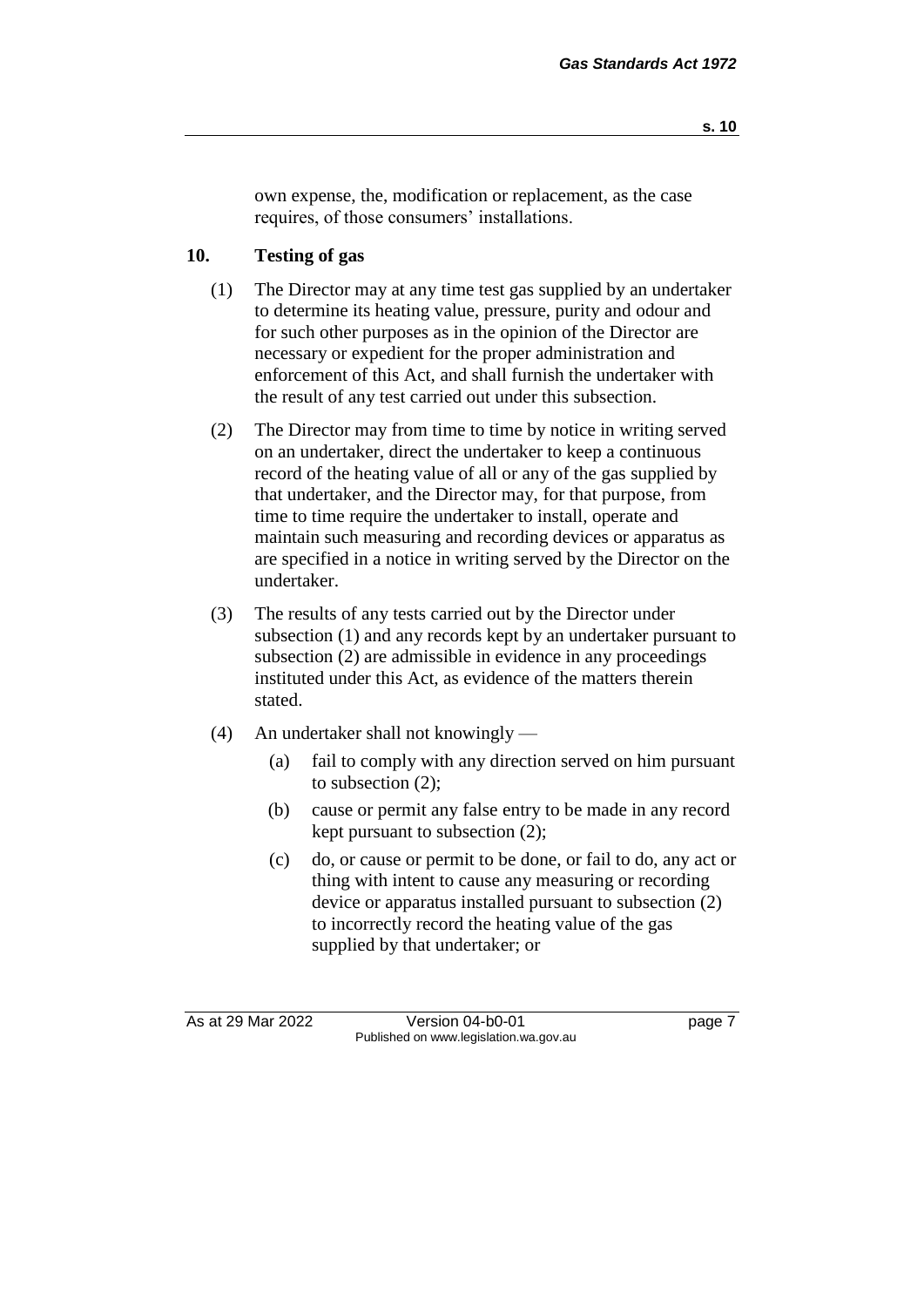(d) fail to report forthwith to the Director any fault occurring in or any breakdown or failure of any apparatus or device installed pursuant to subsection (2).

Penalty: \$250 000.

*[Section 10 amended: No. 63 of 1985 s. 6; No. 89 of 1994 s. 93; No. 5 of 2007 s. 24.]*

#### **11. Defences against certain proceedings**

In any proceedings instituted against an undertaker for an offence against section 8(6) or (8), it is a defence for the undertaker to prove that —

- (a) the supplying of gas at less than the relevant approved minimum heating value which gave rise to the proceedings was caused by circumstances over which the undertaker had no control and could not reasonably have been expected to have exercised control; and
- (b) he notified the Director forthwith upon his becoming aware of those circumstances.

*[Section 11 amended: No. 89 of 1994 s. 93.]*

*[12. Deleted: No. 5 of 2007 s. 25.]*

#### **13. Consumers' installations**

- (1) If an undertaker or a pipeline licensee does not have an Inspection Policy Statement and Plan approved by the Director under section 13J, the undertaker or pipeline licensee —
	- (a) may commence to supply gas to a newly installed consumer gas installation; or
	- (b) supply gas to a consumer gas installation that has been altered by the installation of a Type B gas appliance,

if, and only if, the installation has been inspected by an inspector and complies with the requirements, if any, prescribed in respect of that installation.

Penalty: \$250 000.

page 8 Version 04-b0-01 As at 29 Mar 2022 Published on www.legislation.wa.gov.au

**s. 11**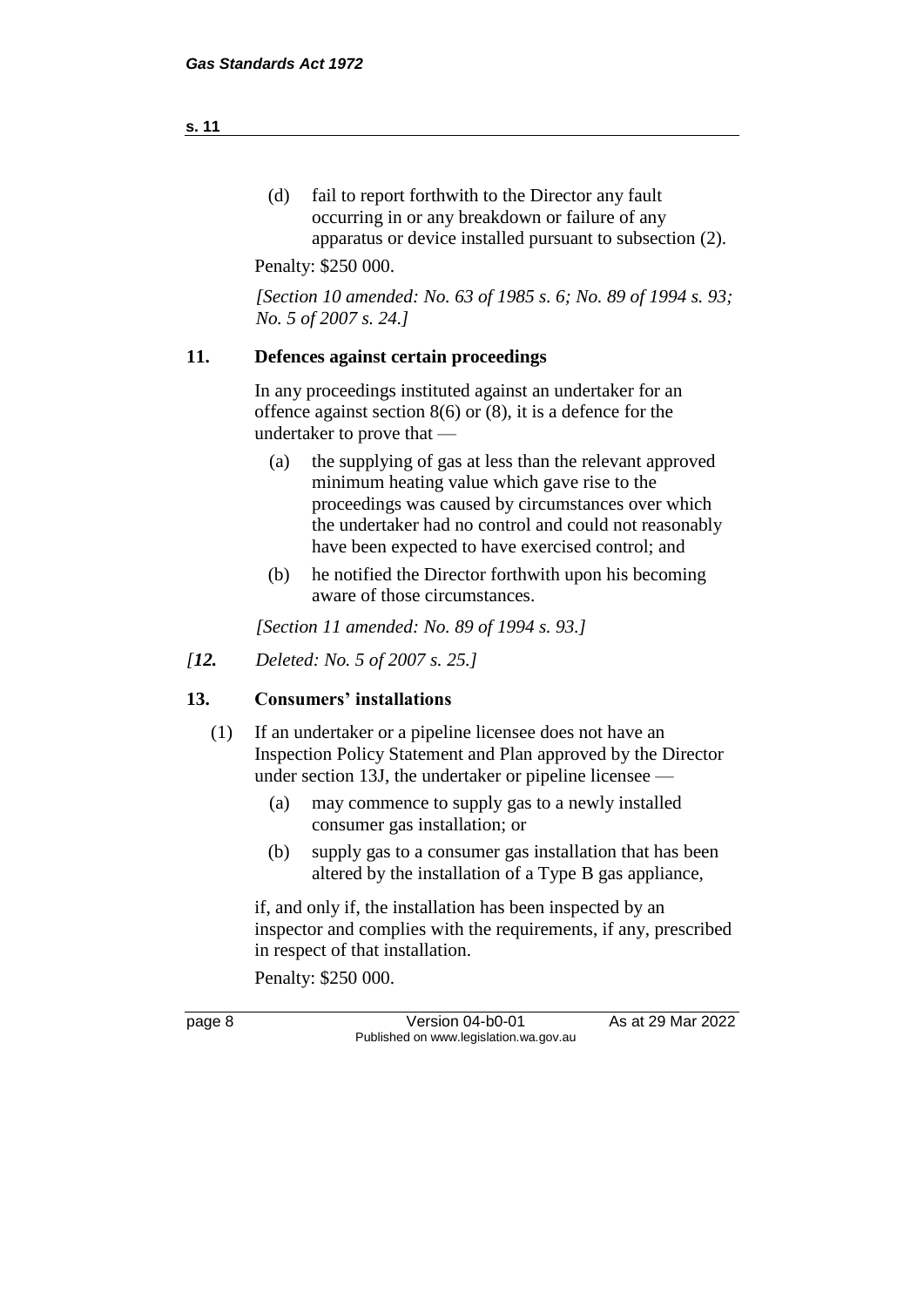(2) If an undertaker or a pipeline licensee has an Inspection Policy Statement and Plan approved by the Director under section 13J, the undertaker or pipeline licensee may commence to supply gas to a consumer gas installation if, and only if, the installation has been inspected in accordance with that plan and complies with the requirements, if any, prescribed in respect of that installation.

Penalty: \$250 000.

- (3) In proceedings for an offence against subsection (2) it is a defence for the accused to show that an inspection was carried out after the gas was supplied to the consumer's gas installation under section 13K(2).
- (4) If, on an inspection under subsection (1), the inspector makes an order under section 18(2)(a) of the *Energy Coordination Act 1994* or issues a notice under this Act, the undertaker or pipeline licensee must send a copy of the order or notice to the Director within 28 days of the completion of the inspection. Penalty: \$100 000.
- (5) If an accident involving gas occurs at an installation referred to in subsection (1), the undertaker or pipeline licensee who supplies gas to the installation must give the Director a report, in a form approved by the Director, on the accident within 3 days of the accident.

Penalty: \$100 000.

*[Section 13 inserted: No. 5 of 2007 s. 26.]*

#### **13A. Gasfitting works and workers**

- *[(1) deleted]*
- (2) A person who, otherwise than in a prescribed capacity, engages in any operation or carries out any work or process of a kind that is prescribed pursuant to this Act as being an operation, or work or process, of the nature of gasfitting, to which the regulations apply commits an offence unless he holds a

As at 29 Mar 2022 Version 04-b0-01 page 9 Published on www.legislation.wa.gov.au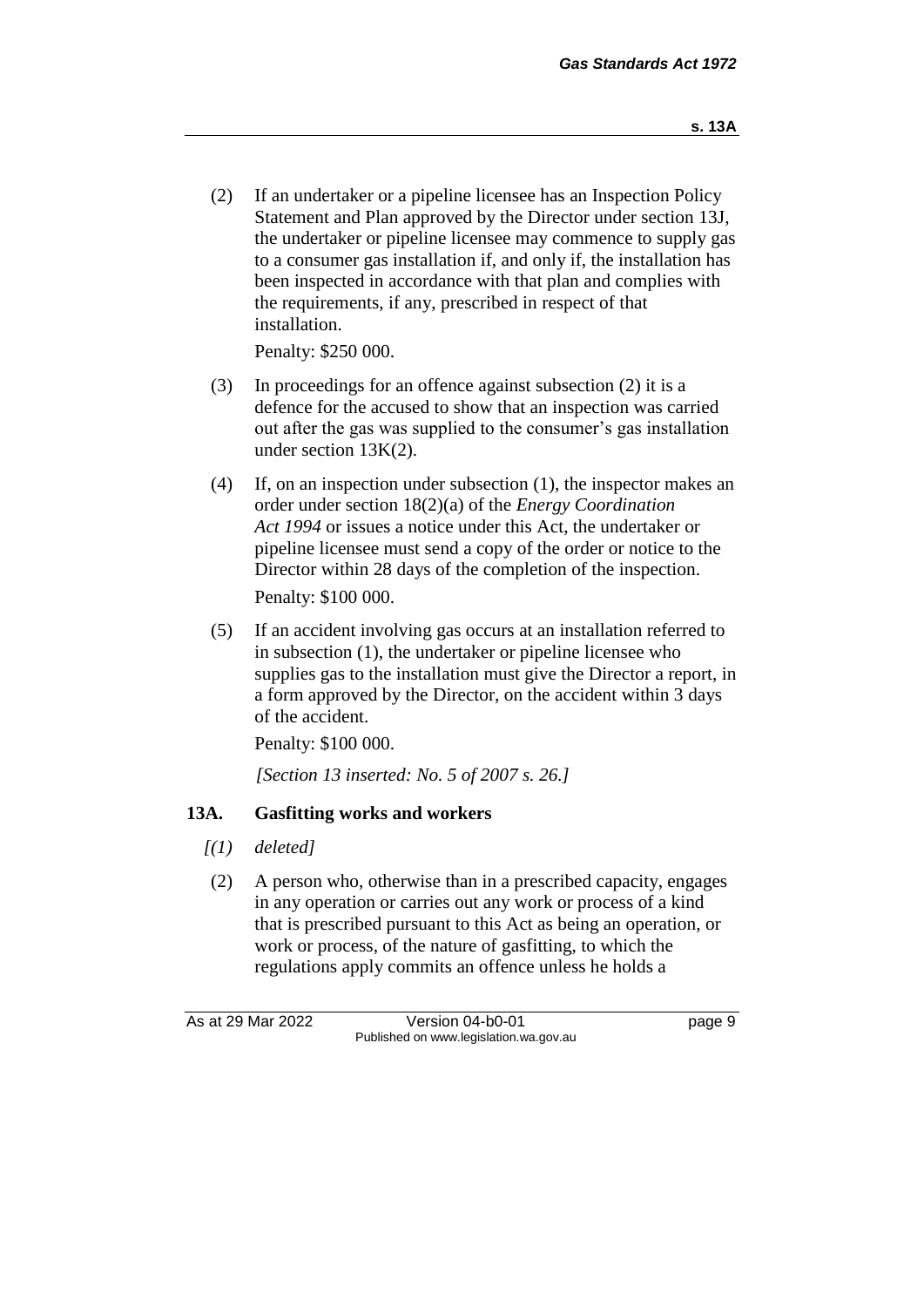- (3) Regulations made under this Act may make provision
	- (a) for the administration of a scheme to control and supervise the practice of gasfitting;
	- (b) for the grant of certificates of competency, permits, or authorisations by or on behalf of the Director which, subject to any restriction, limitation, condition or extension endorsed thereon pursuant to the regulations, shall authorise the holder to engage in such operations, or carry out such work or processes, of the nature of gasfitting as are by those regulations specified as being matters that can be engaged in or carried out by the holder of a certificate, permit or authorisation of that grade or kind or as are specifically referred to therein;
	- (c) prescribing the kinds of operation, work or processes that shall be taken to be of the nature of gasfitting, specifying whether and to what extent and in what circumstances the regulations shall apply to and in relation to any such operation, work or process, classifying different grades of certificate and different kinds of permit or authorisation, prescribing that different classes of operations, work or processes may be engaged in or carried on only by the holder of an appropriate grade of certificate or kind of permit or authorisation, and that a permit or authorisation may have effect only in relation to a specified place, period, employer, or circumstance;
	- (d) as to the examinations and qualifications required of a person desiring to obtain a certificate, permit or authorisation, and for the conduct of examinations (including the practical testing of applicants) for, and the issue or surrender of, specified grades of certificates of competency or kinds of permit or authorisation, and for

**s. 13A**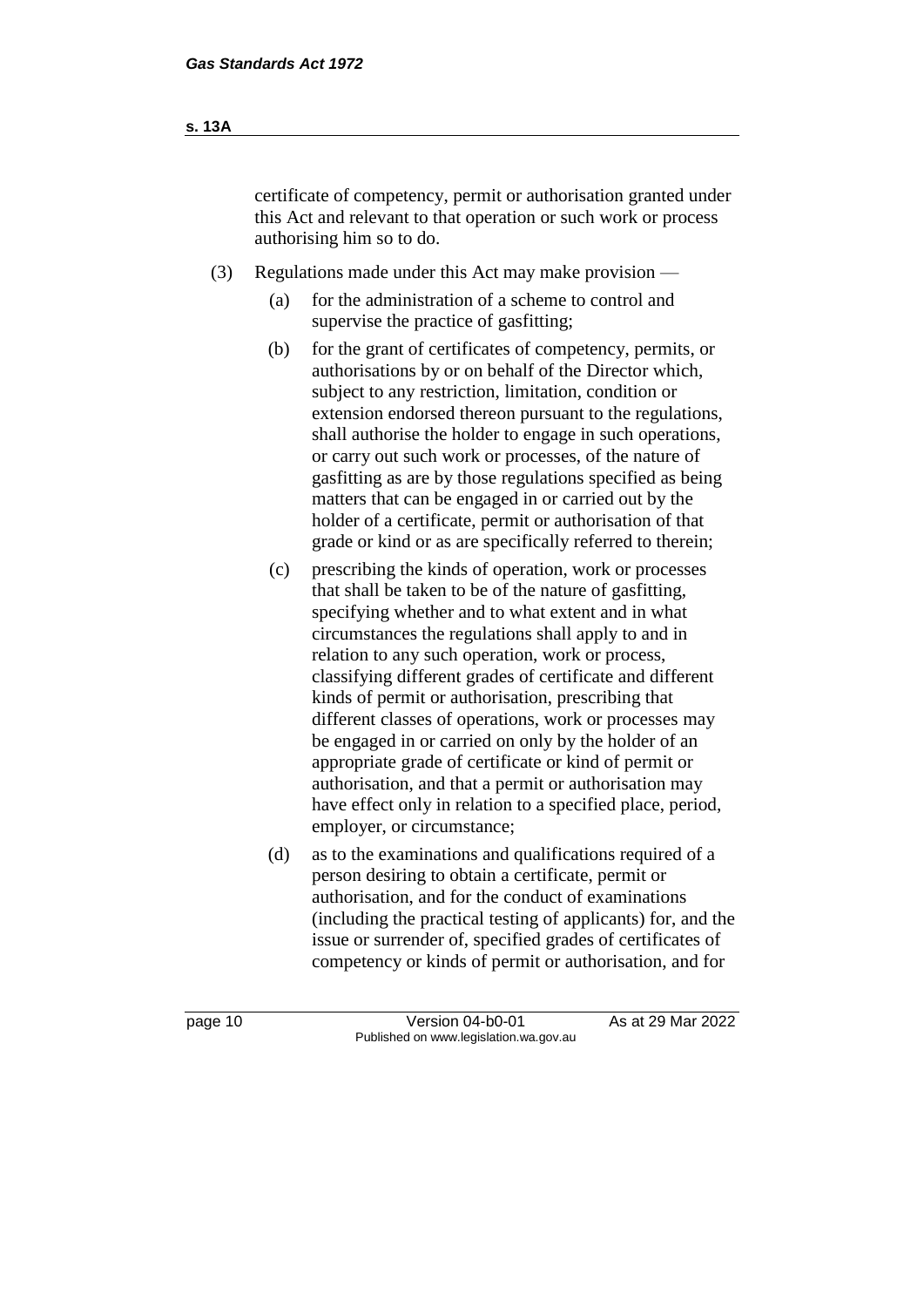the duration and renewal of such permits or authorisations and the grounds upon which renewal may be refused;

- (e) authorising the Director to delegate his or her powers to a person or body of persons appointed by the Director, and the exercise by that person or body of persons of such powers as are so delegated or as are prescribed including the issue of certificates, permits and authorisations, and the conduct of inquiries, in the name of the Director;
- (f) for the establishment of systems of inspection, inquiry, and supervision, including the appointment of persons as inspectors and specifying their duties and powers;
- (g) creating offences, and providing for the payment, enforcement and recovery of penalties, fees and charges;
- (h) adopting, by reference to the text as from time to time amended and for the time being in force, unless a particular text is specified at the time of such adoption, —
	- (i) such rules, regulations, codes, instructions or other subordinate legislation made, determined or issued under any other Act, or under any Act of the Parliament of the Commonwealth or of the Parliament of the United Kingdom; or
	- (ii) such standards, rules, codes or specifications issued by Standards Australia, the Australian Gas Association, the British Standards Institution, or other specified body,

either wholly or in part or with modifications, as are specified;

(i) that where by reason of unavailability of materials or other reason that the Director considers valid any requirement imposed by the Director cannot be conformed to, the Director may dispense with that requirement and in lieu authorise in writing in any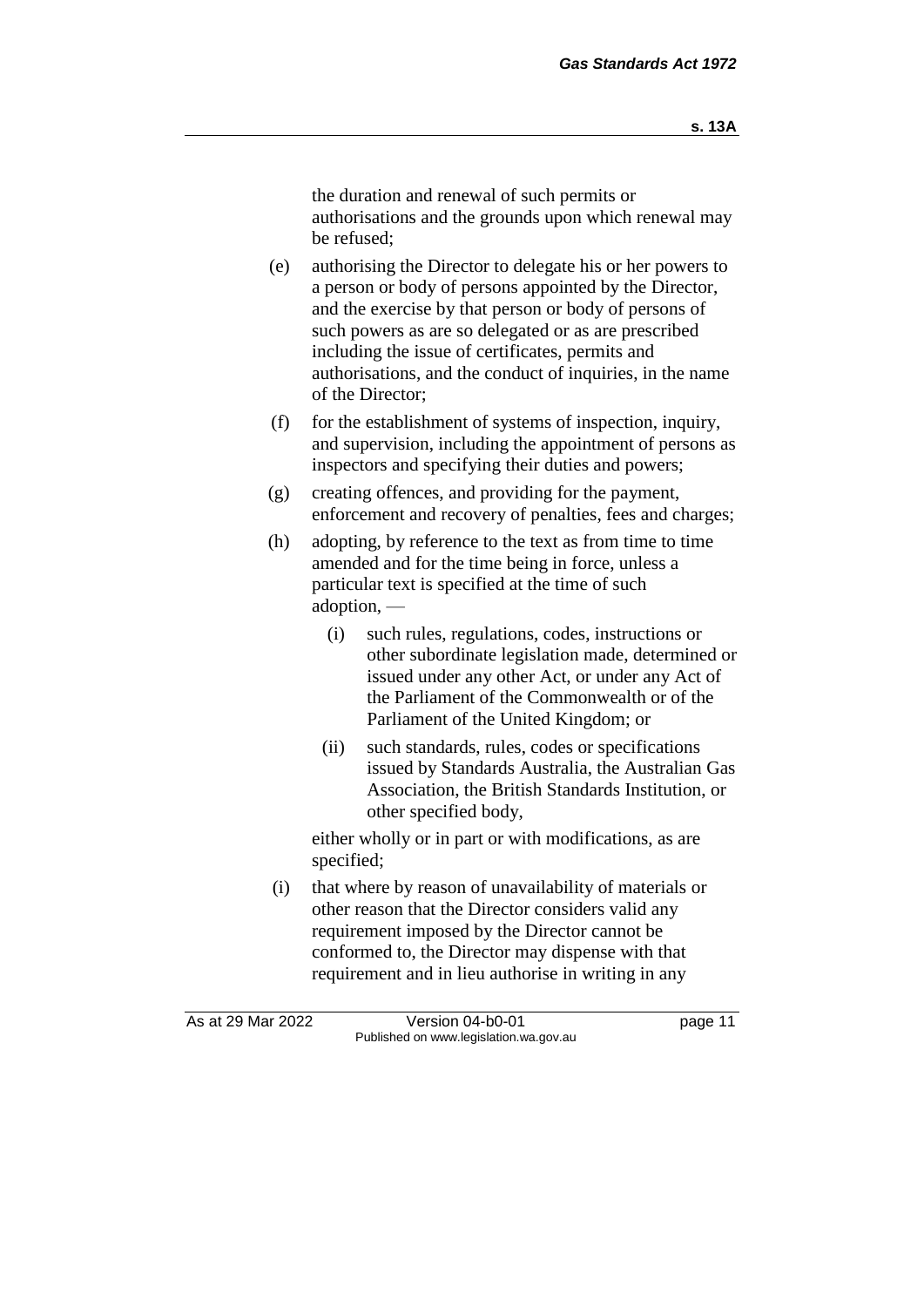particular case the use of materials or any other matters which he or she considers to be appropriate;

- (j) that, in a specified case or a specified class of case, whether on specified conditions or unconditionally, a person or thing or a class of persons or things, may be exempted from the provisions of those regulations either wholly or to such extent as is specified or that the regulations, or any of them, shall, by Order of the Minister published in the *Government Gazette*, not apply in or in relation to specified parts of the State or circumstances;
- (k) requiring a matter affected by them to be in accordance with a specified standard, specification or requirement or to be as approved by, or to the satisfaction of, a specified person or body or a specified class of person or body, or so as to confer on a specified person or body or a specified class of person or body a discretionary authority; and
- (l) as to any other matter that the Governor thinks necessary for safeguarding persons and the public interest in relation to gasfitting,

and in this subsection, *specified* means specified in the regulation in relation to which the term is used.

- (4) The Director shall cause to be maintained a register of the persons who are for the time being the holder of a certificate, permit or authorisation under regulations made pursuant to this section, and the register shall contain such particulars as are prescribed.
- (5) A certificate signed by the Director that any person is or is not, or on any particular date was or was not, the holder of a certificate, permit or authorisation pursuant to regulations made under this section for the class of operation, work or process therein specified shall be prima facie evidence of the facts therein contained.

page 12 **Version 04-b0-01** As at 29 Mar 2022 Published on www.legislation.wa.gov.au

**s. 13A**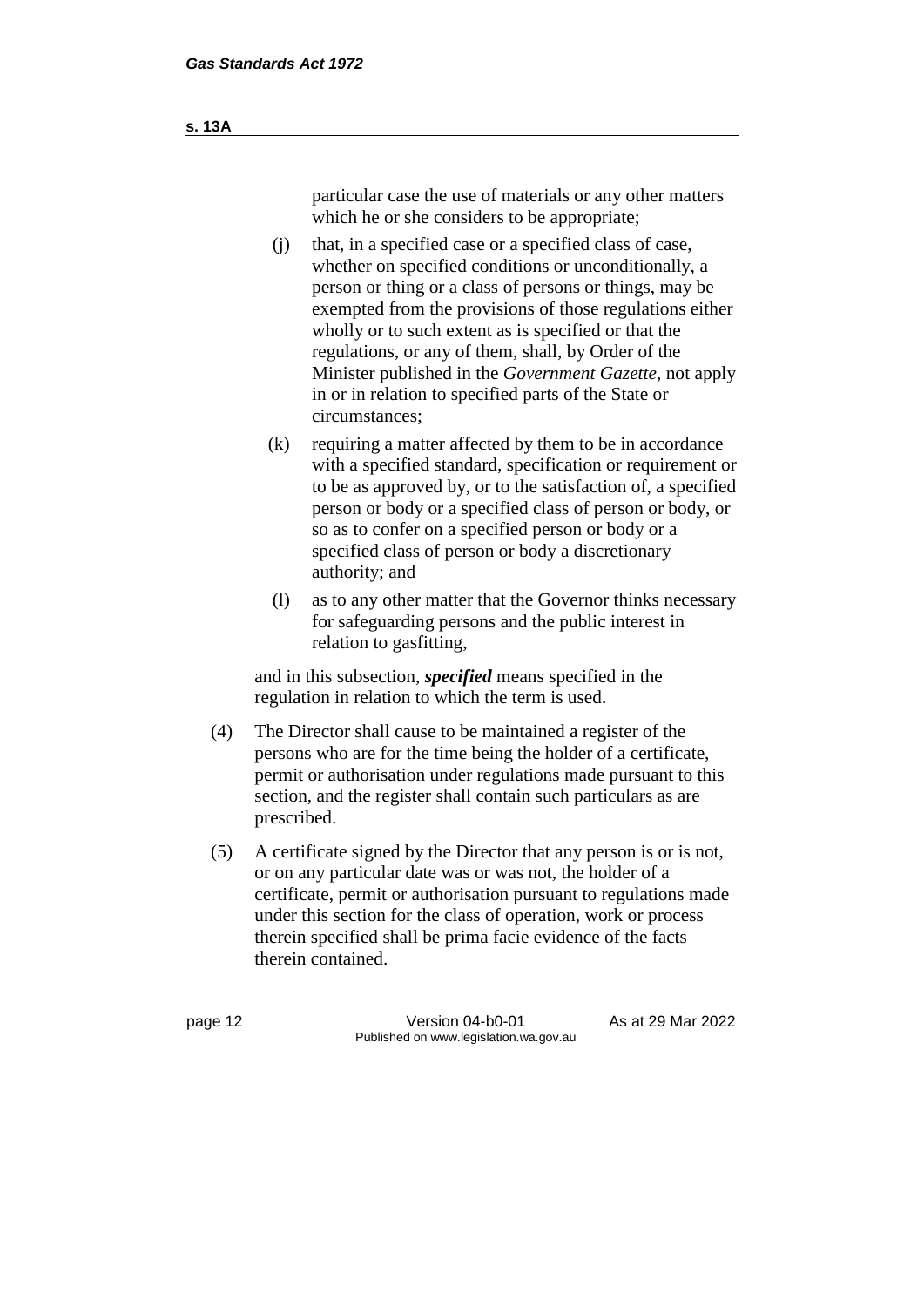- (6) A person desiring to obtain a certificate of competency, permit or authorisation under regulations made pursuant to this section may make application therefor to the Director in the prescribed manner and shall pay the prescribed application fee.
- (7) The Director has power, where the doing of any act would otherwise constitute a contravention of the regulations made under this section, to issue a permit or licence, which may be made subject to such limitations, restrictions or conditions as the Director endorses upon it, authorising the doing of that act in any case where for reasons of training, practice, unavoidable circumstances or public interest it appears to the Director to be necessary or desirable notwithstanding that a certificate of competency might otherwise have been required.
- (8) Where any person being the holder of a certificate of competency granted within the Commonwealth, or of such other qualification as is in the opinion of the Director satisfactory evidence of competence, makes application to the Director for a certificate in respect of the same or a similar subject matter the Director may issue to him a temporary permit.
- (9) A permit issued under subsection (8)
	- (a) shall be returned to the Director at any time the Director, by notice in writing, so requires;
	- (b) authorises that person to do any act specified therein that would otherwise constitute a contravention of the regulations made under this section, for the period therein specified or until its return is sooner required under this subsection; and
	- (c) is subject to the limitations, restrictions or conditions endorsed thereon.
- (10) A person who, whether for himself or on behalf of another person, —
	- (a) makes, or causes to be made, any falsification in any matter relating to an application for, or the variation, grant or use of a certificate of competency, permit or

As at 29 Mar 2022 Version 04-b0-01 page 13 Published on www.legislation.wa.gov.au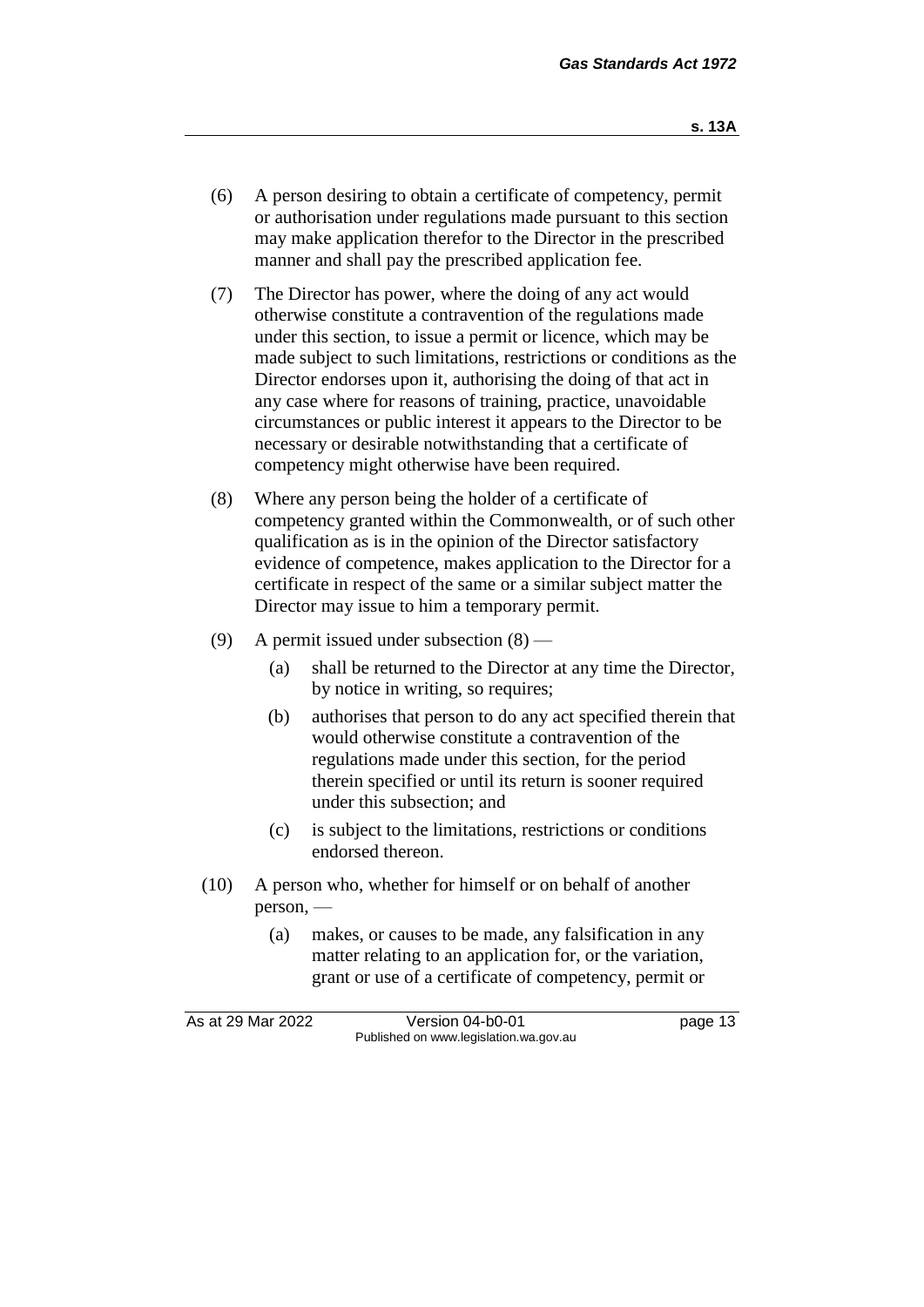#### **s. 13A**

authorisation or as to the renewal of a permit or authorisation;

- (b) knowingly presents, or causes to be presented, to the Director any forged, false or fraudulent document, representation or other purported evidence as to his qualifications or experience;
- (c) personates, or wrongfully represents himself as being, the person referred to in any document presented to the Director, or in any certificate, permit or other document granted under this Act;
- (d) makes any false statement upon any inquiry or examination held or conducted under this Act;
- (e) makes a false statement in any declaration required under this Act; or
- (f) gives a false testimonial to any person for the purposes of, or in relation to, any application made or to be made under this Act,

commits an offence.

- (11) Where it appears to the Director that a person who is the holder of a certificate of competency, permit or authorisation under this  $Act -$ 
	- (a) obtained that status by fraud or misrepresentation;
	- (b) as the result of a finding of any other authority exercising outside the State powers similar to those conferred on the Director by this Act, has been at any time, and in the opinion of the Director should continue to be, disqualified from engaging in the operations, or carrying out the work or processes, authorised by a document of that kind;
	- (c) is guilty of an offence against this Act;
	- (d) is guilty of misconduct in relation to the requirements of safety as regards gasfitting, by reason of negligence, incompetence or otherwise;

page 14 Version 04-b0-01 As at 29 Mar 2022 Published on www.legislation.wa.gov.au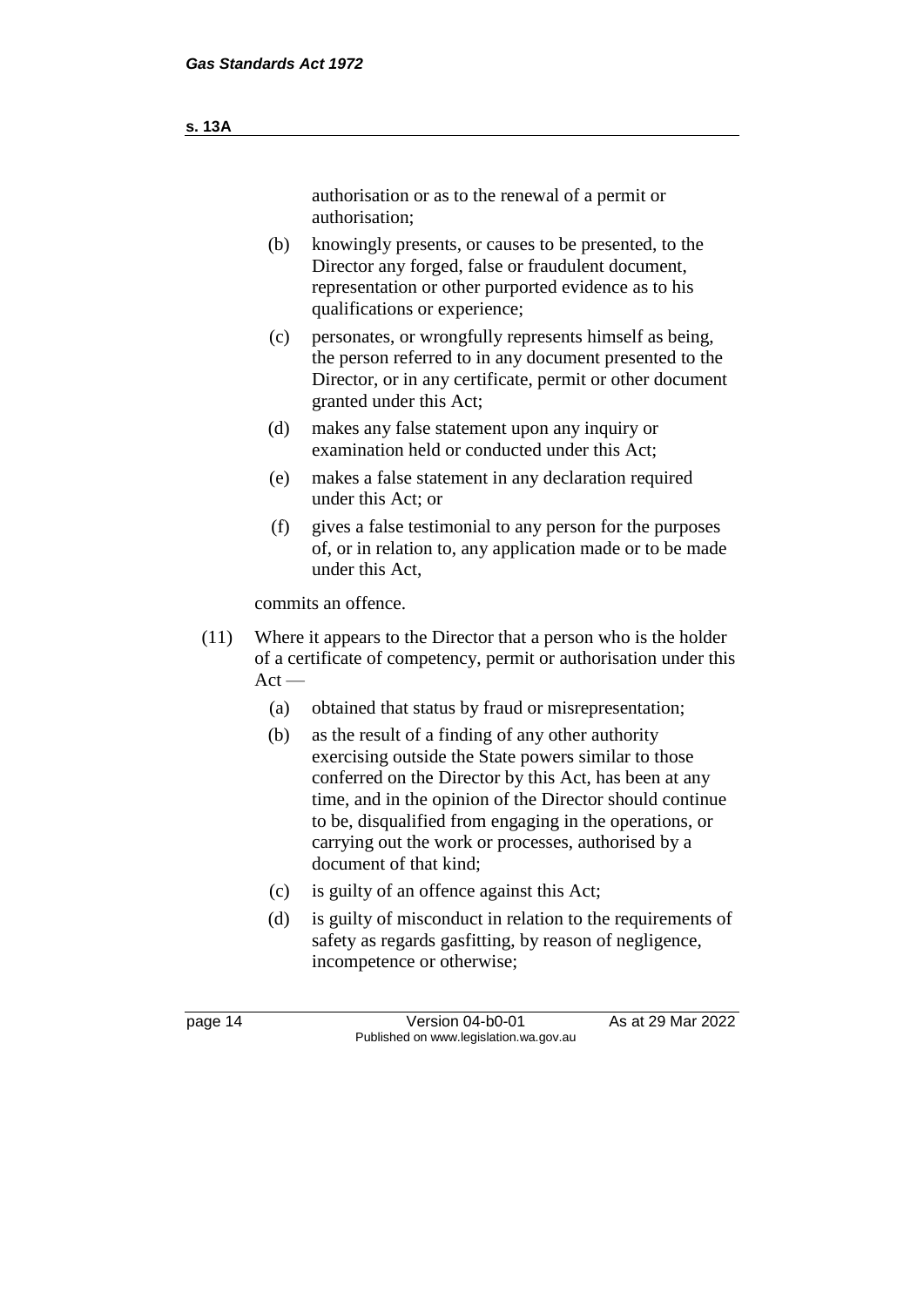(e) is addicted to alcohol or any deleterious drug or suffers from any mental or physical disorder to a degree that renders him unfit to be trusted to perform his duties as such holder efficiently,

the Director may allege to the State Administrative Tribunal that there is proper cause for disciplinary action and, pending the holding of any proceedings commenced by the allegation, the Director may by order suspend any person, either generally or to a specified extent, for a period not exceeding 3 months, from acting under any authorisation or exercising any privilege conferred by any such document, but if the Director considers that the matter does not require that any disqualification or suspension be imposed on a person against whom an allegation could be made to the State Administrative Tribunal, the Director, after affording to that person an opportunity of giving an explanation either in person or in writing, may, if that person gives his consent in writing, deal with the matter summarily, without making an allegation to the State Administrative Tribunal under the provisions of this subsection.

- (12) For the purposes of investigating or dealing with a person referred to in subsection (11) (the *holder*), the Director —
	- *[(a), (b) deleted]*
		- (c) may by a summons in the prescribed form require the attendance before the Director of the holder, and may also require the attendance of any other person that the Director considers is likely to be able to give evidence or produce documents touching the matter in question, or who the holder desires to call as a witness;
		- (d) may administer an oath or affirmation to a person attending to give evidence before him, whether the witness has been summoned or is voluntarily attending, and the witness may be examined accordingly (but a statement or disclosure made by a witness is not, except in proceedings before the State Administrative Tribunal commenced by an allegation under this Act or in

As at 29 Mar 2022 Version 04-b0-01 page 15 Published on www.legislation.wa.gov.au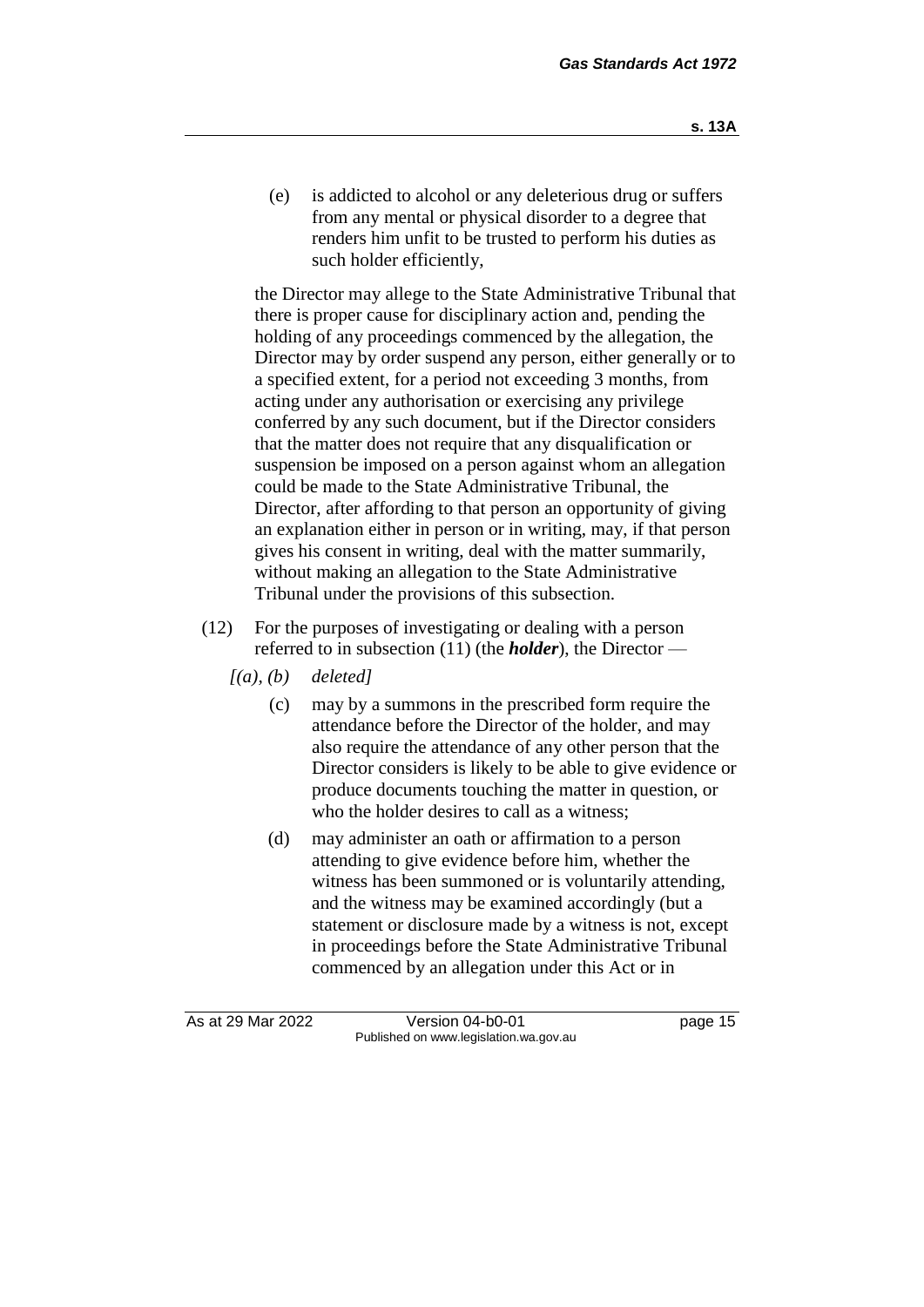|     | proceedings for giving false testimony, admissible in<br>evidence against him in any civil or criminal<br>proceedings); and                                                                            |
|-----|--------------------------------------------------------------------------------------------------------------------------------------------------------------------------------------------------------|
| (e) | may inspect documents or other exhibits produced, may<br>retain them for such reasonable period as appears to be<br>necessary, and may make copies of so much of them as<br>is relevant to the matter. |

- (13) A summons issued under subsection  $(12)$ 
	- (a) may require the production of any document or other thing in the custody or control of the person summoned;
	- (b) may be enforced by the Supreme Court or a judge, on application by the Director, in the same manner as a subpoena to the effect issued by the Supreme Court in a civil action.
- (14) A witness in proceedings before the Director held pursuant to this section has the same protection as a witness in a matter before the Supreme Court, and a person who attends for the purpose of giving evidence is entitled to receive such fees and allowances as may be allowed in accordance with the prescribed scale.
- (15) The Director may determine that it is in the public interest that proceedings before the Director under this section, or any part of them, should be heard in camera and the proceedings shall thereupon be conducted accordingly but any question as to whether any proceedings should or should not be heard in camera may be referred to the State Administrative Tribunal, and the State Administrative Tribunal may reverse the decision of the Director or may confirm it absolutely or upon conditions which may include conditions intended to protect the business or interest of any person, and may make such further or other order as the State Administrative Tribunal thinks fit.

page 16 Version 04-b0-01 As at 29 Mar 2022 Published on www.legislation.wa.gov.au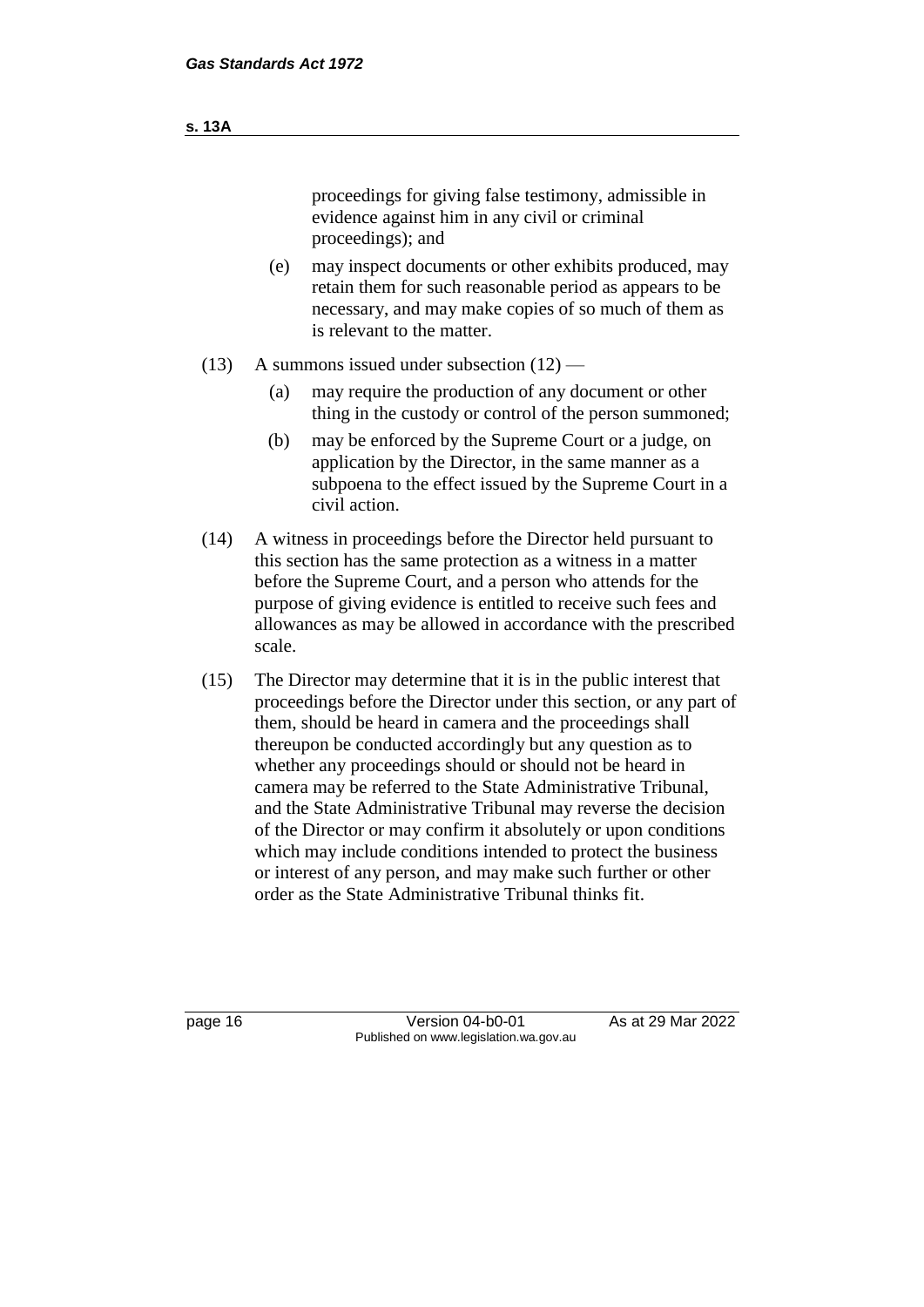- (16) The State Administrative Tribunal dealing with an allegation against a person made under subsection (11) may by order —
	- (a) disqualify that person and order that the certificate of competency, permit or authorisation be returned to the Director for cancellation;
	- (b) suspend the operation of a certificate of competency, permit or authorisation in relation to that person, either generally or to a specified extent, for a period not exceeding 12 months;
	- (c) censure him; or
	- (d) impose or vary any limitation, restriction or condition,

and the Director dealing with a matter under that subsection may do anything referred to in paragraph (c) or (d) and the Director is required to endorse the relevant document accordingly.

- (17) The Director may, in dealing with a matter under subsection (11) instead of making an allegation to the State Administrative Tribunal, in addition to or in lieu of imposing any one or more of the penalties specified in subsection (16), order any person against whom an order is made to pay such costs and expenses of or incidental to the proceedings as the Director thinks fit, and where any costs or expenses are ordered to be paid by any person under this subsection the amount ordered to be paid shall be recoverable from him in any court of competent jurisdiction as a debt due to the Director.
- (18) Where the operation of a certificate of competency, permit or authorisation is suspended generally during the period for which the suspension subsists the holder is not authorised to do any act that, if done by a person who was not such a holder, would constitute a contravention of the regulations made under this section, but if the operation of such a document is suspended only to a specified extent during the period for which the partial suspension subsists the holder is authorised to do any other act

As at 29 Mar 2022 Version 04-b0-01 page 17 Published on www.legislation.wa.gov.au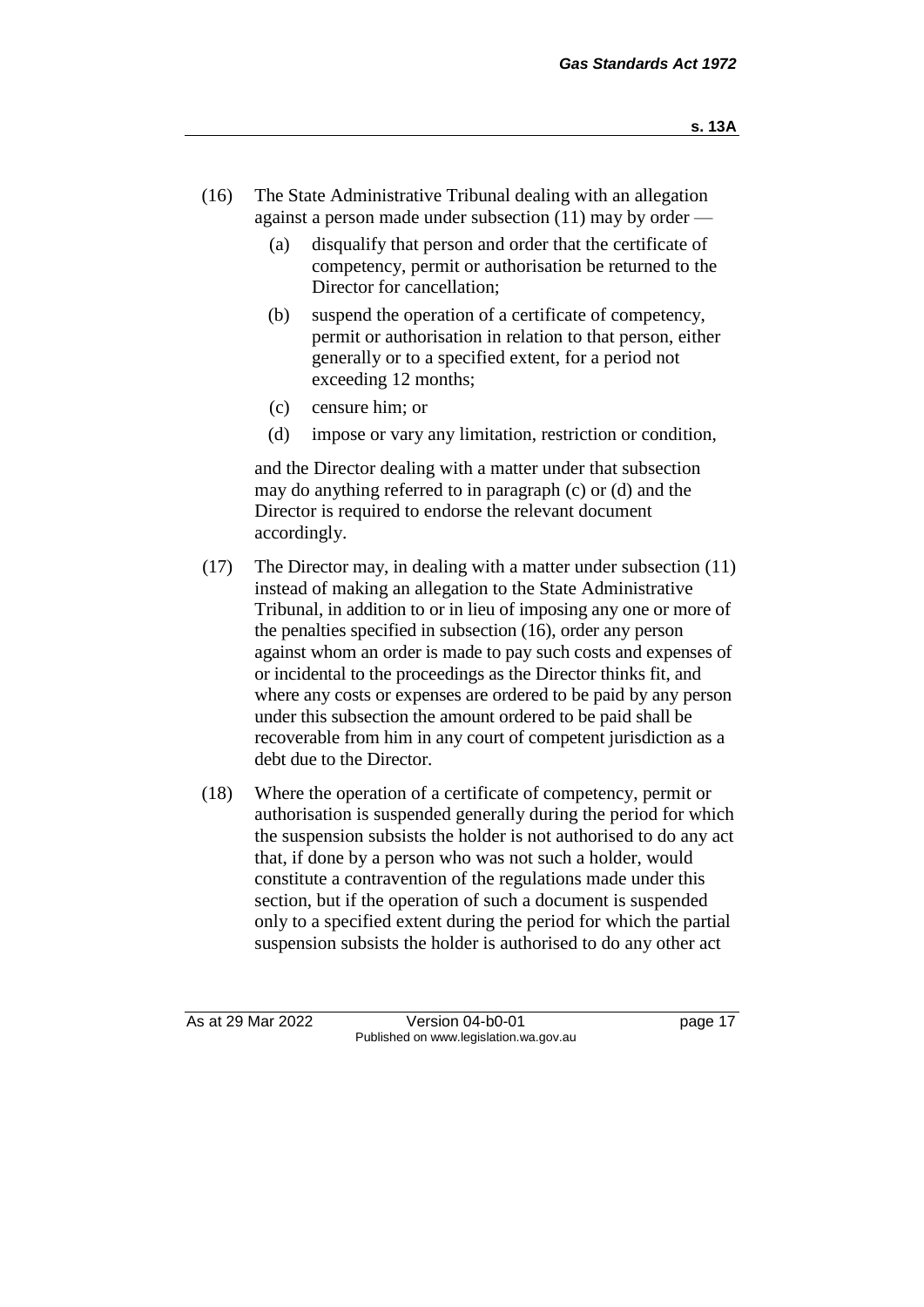authorised by that document and in respect of which the document is not so suspended.

- (19) The Director may, by notice in writing, revoke an order for suspension made by the Director, either generally or to a specified extent, and may direct in the notice that the revocation have effect from a date specified in the notice.
- (20) A reference in this section to the Director may be construed as a reference to a person or body lawfully acting pursuant to a power delegated by the Director under the regulations.

*[Section 13A inserted: No. 87 of 1979 s. 9; amended: No. 89 of 1994 s. 90 and 93; No. 74 of 2003 s. 60; No. 55 of 2004 s. 410.]*

#### **13B. Application for review**

- (1) Any person aggrieved by a reviewable decision may apply to the State Administrative Tribunal for a review of the decision.
- (2) In subsection  $(1)$  —

*person aggrieved* means —

- (a) the holder of a certificate of competency, permit or authorisation; or
- (b) a person who has applied for a certificate of competency, permit or authorisation;

*reviewable decision* means a decision made under this Act in relation to a certificate of competency, permit or authorisation, including a decision made in dealing with a person referred to in section 13A(11) but not including a decision to make an allegation to the State Administrative Tribunal.

*[Section 13B inserted: No. 55 of 2004 s. 411.]*

#### **13C. Surrender of licence**

Despite the surrender by a person of the person's licence, this Act applies, for the purpose of enabling the person to be

page 18 **Version 04-b0-01** As at 29 Mar 2022 Published on www.legislation.wa.gov.au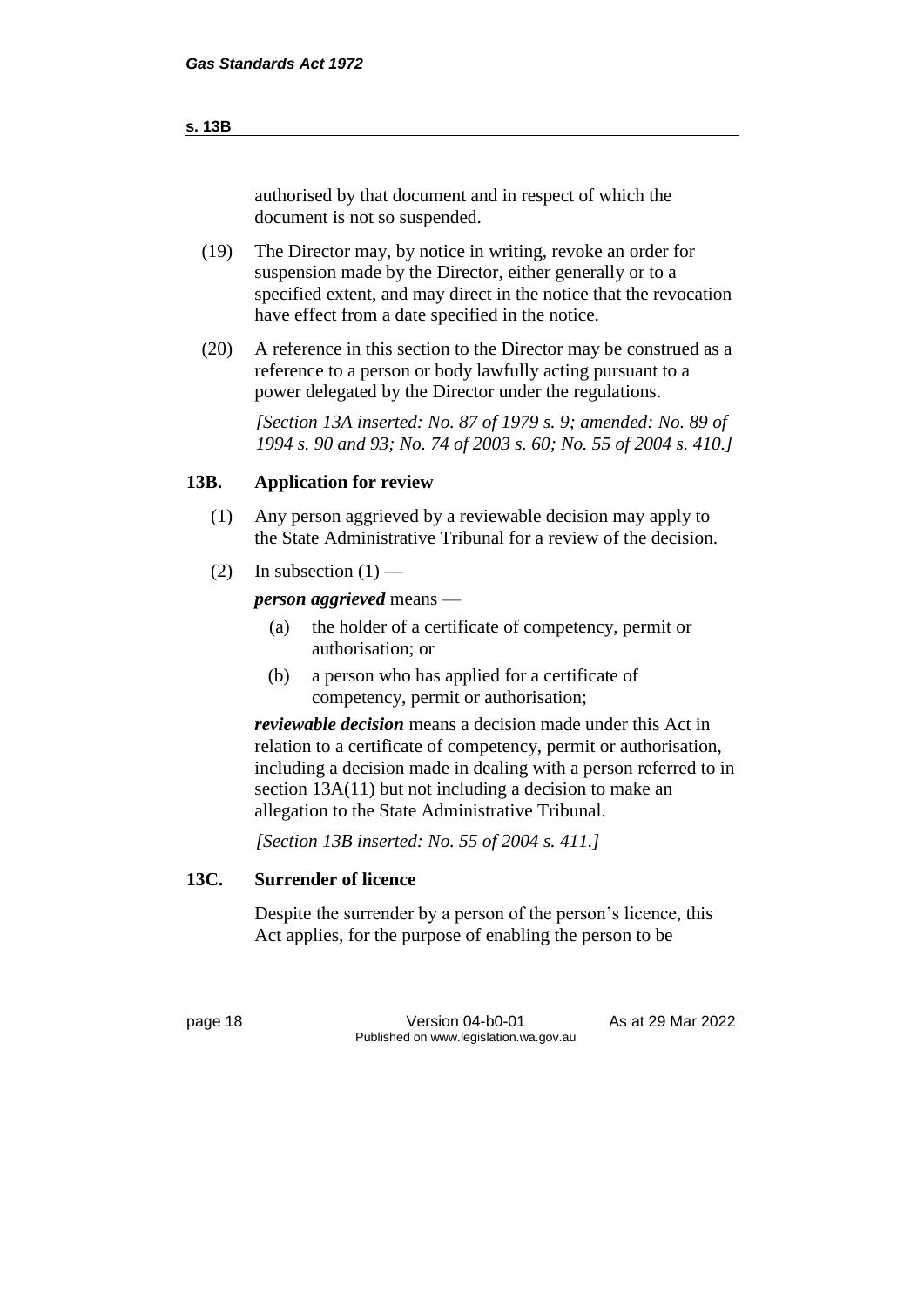investigated or otherwise dealt with for a matter arising before the surrender, as if the licence had not been surrendered.

*[Section 13C inserted: No. 55 of 2004 s. 412.]*

### **13CA. Annual reporting**

The annual report under Part 5 of the *Financial Management Act 2006* of the department of the Public Service in which the Director is employed is to include details of —

- (a) the number, nature, and outcome, of  $-$ 
	- (i) investigations and inquiries undertaken under this Act by, or at the direction of, the Director; and
	- (ii) matters that have been brought before the State Administrative Tribunal under this Act by the Director;
- (b) the number and nature of matters referred to in paragraph (a) that are outstanding;
- (c) any trends or special problems that may have emerged;
- (d) forecasts of the workload of the Director in performing functions under this Act in the year after the year to which the report relates; and
- (e) any proposals for improving the performance of the Director's functions under this Act.

*[Section 13CA inserted: No. 55 of 2004 s. 412; amended: No. 77 of 2006 s. 17.]*

#### **13D. Approval of gas appliances**

- (1) A person shall not sell, hire, advertise for sale or install a Type A gas appliance unless the appliance —
	- (a) is a gas appliance that is approved by the Director or is of a class or type of gas appliance that is approved by the Director; and

As at 29 Mar 2022 Version 04-b0-01 Quadrage 19 Published on www.legislation.wa.gov.au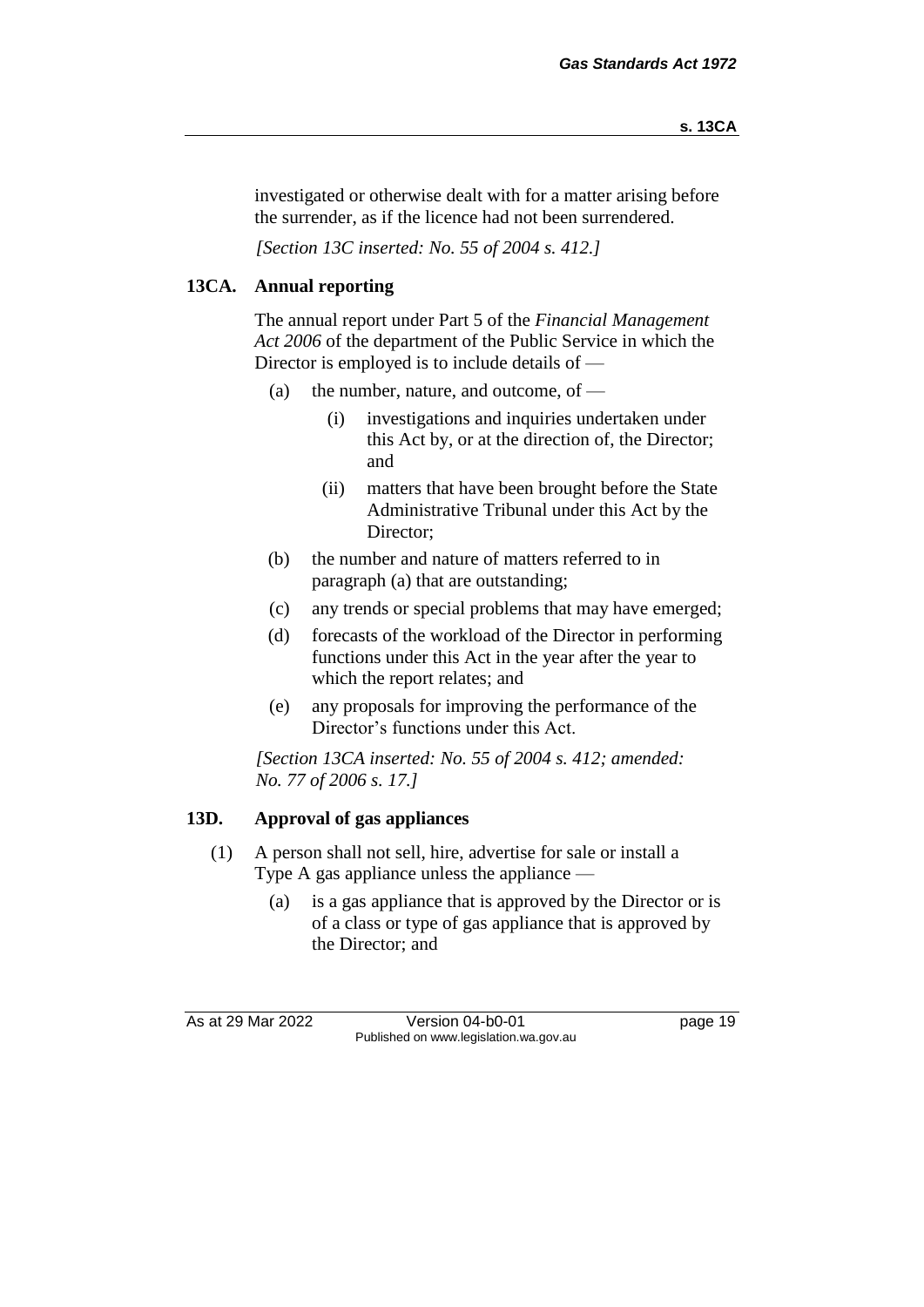(b) is marked, stamped or labelled in the manner approved by the Director.

Penalty: \$250 000.

- (2) A consumer shall not use a Type B gas appliance unless the appliance —
	- (a) has been approved by the Director; and
	- (b) is marked, stamped or labelled in the manner approved by the Director.

Penalty: \$250 000.

(3) The Director may by instrument in writing delegate to an inspector the power to give approval for the purposes of subsection  $(1)(a)$  or  $(2)(a)$ .

*[Section 13D inserted: No. 5 of 2007 s. 27.]*

#### **13E. Application for approval**

- (1) A person who desires to submit a gas appliance or class or type of gas appliance for approval by the Director shall apply in writing in the form approved by the Director.
- (2) The Director may require that a gas appliance, or a gas appliance of the kind to which the application relates, be tested or approved, or tested and approved, by a person recognised by the Director as a competent authority for that purpose and carry a mark recognised by the Director.
- (2a) The Director may, by notice published in the *Gazette*, specify the persons and the marks which are recognised by the Director for the purposes of subsection (2).
- (3) The Director may approve of an application made under this section or refuse to approve of the application or may defer approval.

page 20 **Version 04-b0-01** As at 29 Mar 2022 Published on www.legislation.wa.gov.au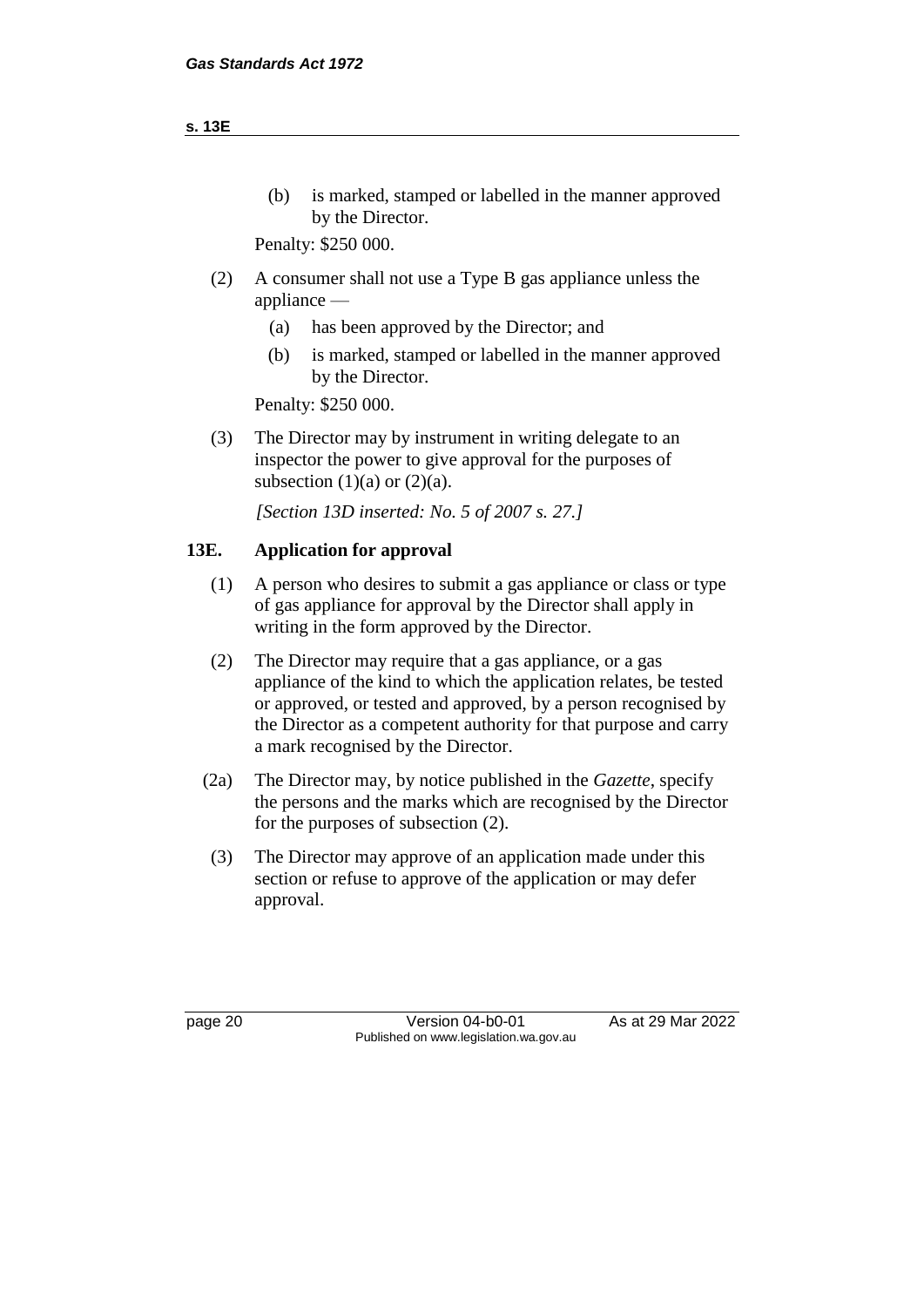- (3a) The Director may refuse to approve of an application in respect  $of -$ 
	- (a) a Type A gas appliance; or
	- (b) a class or type of Type A gas appliance; or
	- (c) a Type B gas appliance; or
	- (d) a class or type of Type B gas appliance,

if the Director is satisfied that the appliance or class or type of appliance does not comply with —

- (e) a standard or requirement specified by the Director by notice published in the *Gazette*; or
- (f) a prescribed standard or requirement.
- (4) A person who applies for the approval of a gas appliance under subsection (1) shall pay to the Director such fee or charge as is determined by the Director having regard to the cost of processing the application and determining the suitability of the gas appliance for approval.
- (5) The Director may withhold approval of a gas appliance until the applicant for the approval pays to the Director the fee or charge fixed by the Director under subsection (4).
- (6) The Director may impose conditions and restrictions in relation to any gas appliance or class or type of gas appliance in relation to which the Director has given approval.
- (7) Where the Director imposes any conditions or restrictions in relation to any gas appliance or any class or type of gas appliance under subsection (6) a person shall not sell or hire any gas appliance or advertise any gas appliance for sale or hire unless the gas appliance conforms to the conditions and restrictions so imposed by the Director.

Penalty: \$250 000.

*[Section 13E inserted: No. 63 of 1985 s. 8; amended: No. 89 of 1994 s. 91 and 93; No. 5 of 2007 s. 28.]*

As at 29 Mar 2022 Version 04-b0-01 page 21 Published on www.legislation.wa.gov.au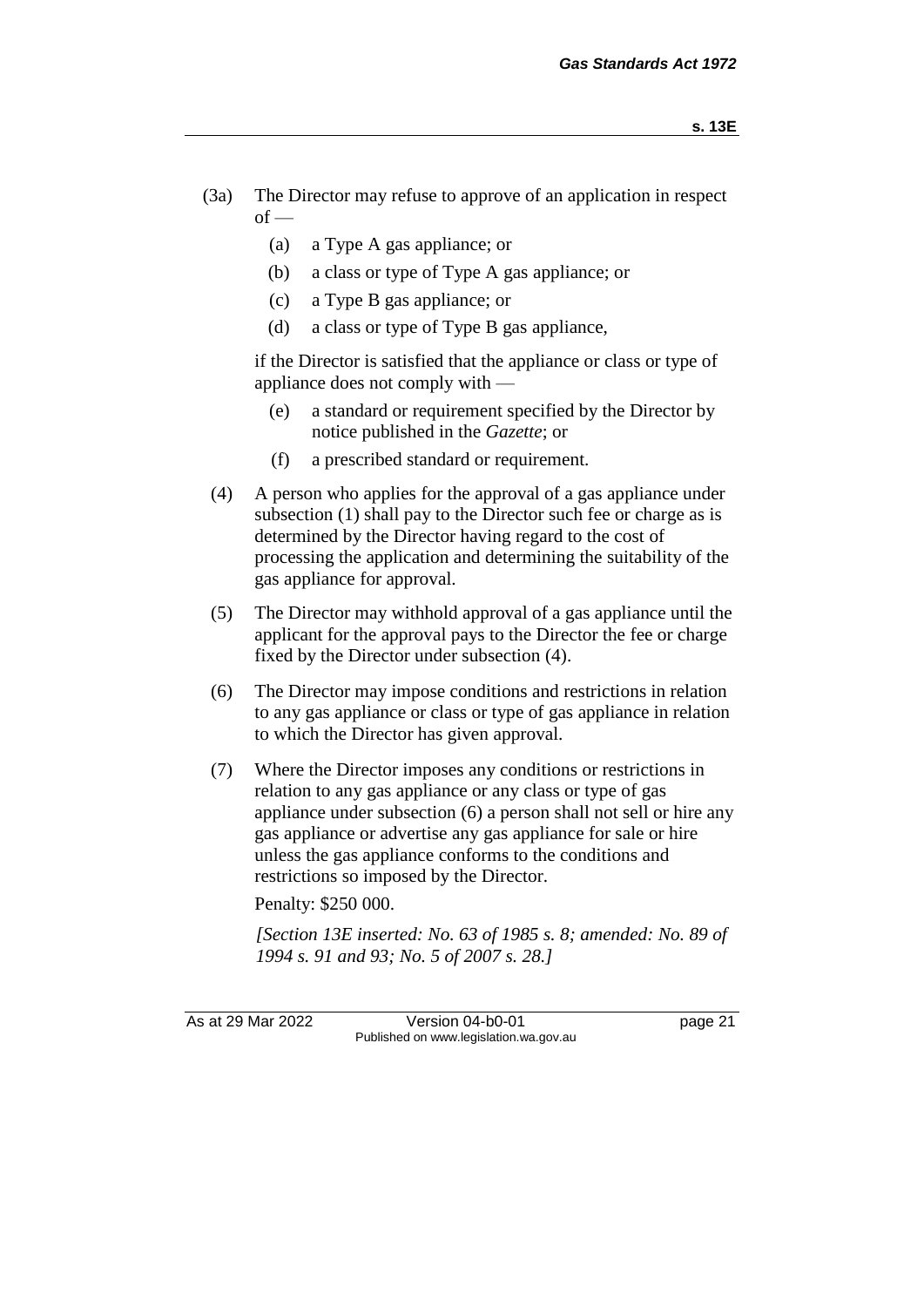```
s. 13F
```
#### **13F. Approval by other bodies**

- (1) Where a gas appliance is approved or is of a class or type of gas appliance that is approved by a body or authority having among its objects or functions the duty of examining, testing or approving gas appliances the Director may by notice adopt the approval given with respect to the gas appliance or class or type of gas appliance by that body or authority either generally or subject to such conditions and restrictions as the Director may impose.
- (2) Where the Director adopts an approval under subsection (1), the Director shall cause to be published in the *Government Gazette* a notice setting out the fact of the approval and the conditions and restrictions (if any) that apply in relation to the approval.
- (3) Where the Director imposes any conditions or restrictions in relation to a gas appliance under subsection (1) a person who sells or hires any gas appliance or advertises for sale or hire any gas appliance that does not conform to the conditions or restrictions so imposed commits an offence.

Penalty: \$50 000.

*[Section 13F inserted: No. 63 of 1985 s. 8; amended: No. 89 of 1994 s. 93; No. 5 of 2007 s. 29.]*

#### **13G. Notice of approved gas appliances**

- (1) The Director may from time to time, and shall whenever directed by the Minister so to do, cause to be published in the *Government Gazette* a notice setting out the classes or types of gas appliances that are approved by the Director under this Act.
- (2) A notice referred to in subsection (1) shall set out the conditions and restrictions (if any) that apply in relation to any class or type of gas appliance referred to in the notice.

*[Section 13G inserted: No. 63 of 1985 s. 8; amended: No. 89 of 1994 s. 93; No. 5 of 2007 s. 30.]*

page 22 **Version 04-b0-01** As at 29 Mar 2022 Published on www.legislation.wa.gov.au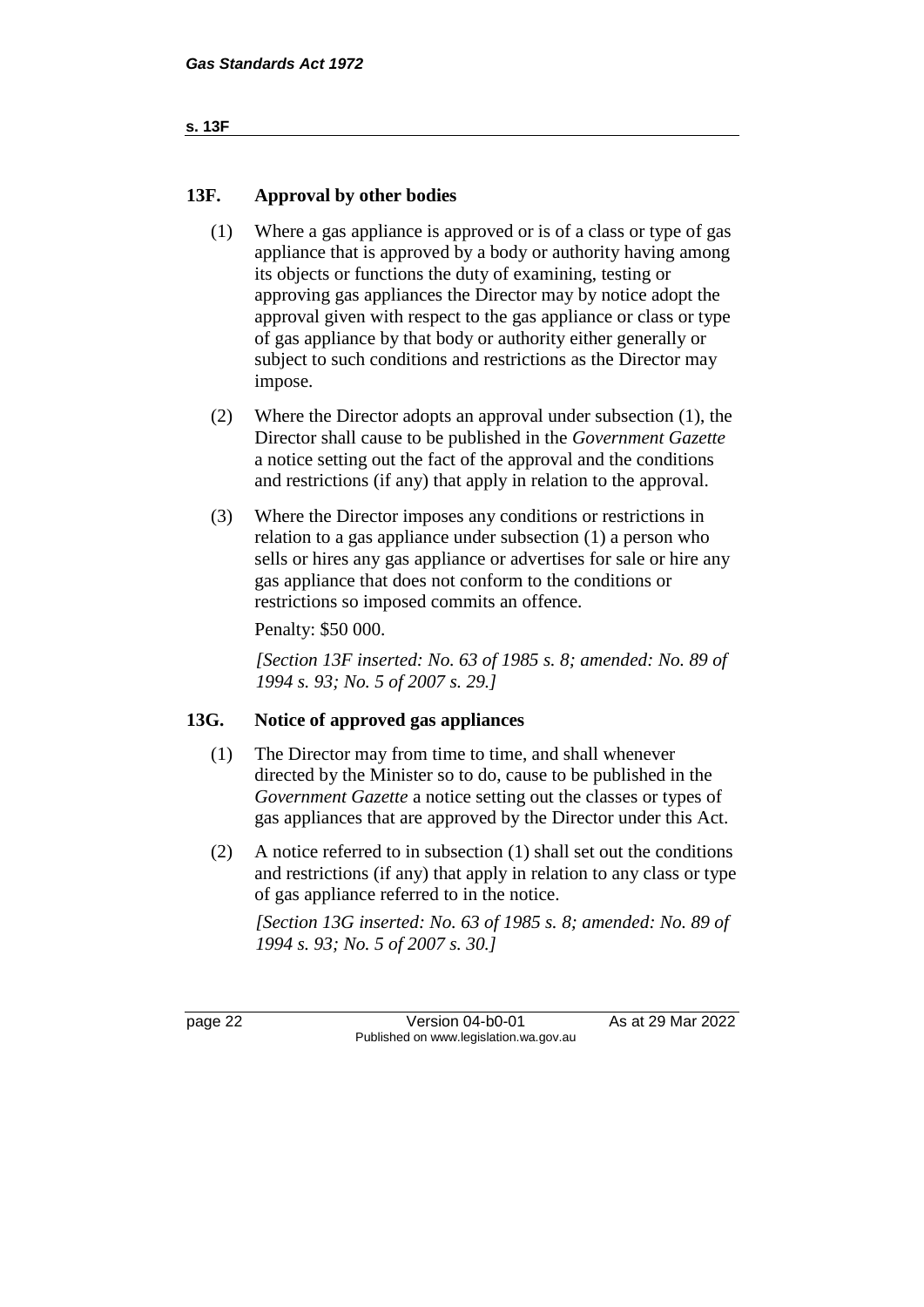#### **13H. Power to prohibit sale and use of gas appliances and components**

- (1) Notwithstanding anything in sections 13D to 13G, where the Director is of the opinion that a gas appliance or a type or class of gas appliance or a component used or designed to be used in connection with a gas appliance or in connection with a gas installation is or is likely to become unsafe or dangerous in use the Director may by order —
	- (a) prohibit the sale, hire or use of the gas appliance or class or type of gas appliance or component or class or type of component referred to in the order;
	- (b) impose conditions and restrictions on the sale, hire or use of any gas appliance or class or type of gas appliance or component or class or type of component referred to in the order.
- (2) An order made under subsection (1) shall be published in the *Government Gazette* and in such other media as the Director directs having regard to the gas appliance or class or type of gas appliance in question and the particular circumstances of the case.
- (3) The Director may by order published in the *Government Gazette* amend or revoke an order made under subsection (1).
- (4) A person who fails to comply with an order made under subsection (1) commits an offence.

Penalty: \$250 000.

*[Section 13H inserted: No. 63 of 1985 s. 8; amended: No. 89 of 1994 s. 93; No. 5 of 2007 s. 31.]*

#### **13I. Guidelines for gasfitting work**

 $(1)$  In this section —

*gasfitting work* means an operation, or a work or a process on or in relation to a gas installation, whether of an undertaker, a pipeline licensee or a consumer.

As at 29 Mar 2022 Version 04-b0-01 page 23 Published on www.legislation.wa.gov.au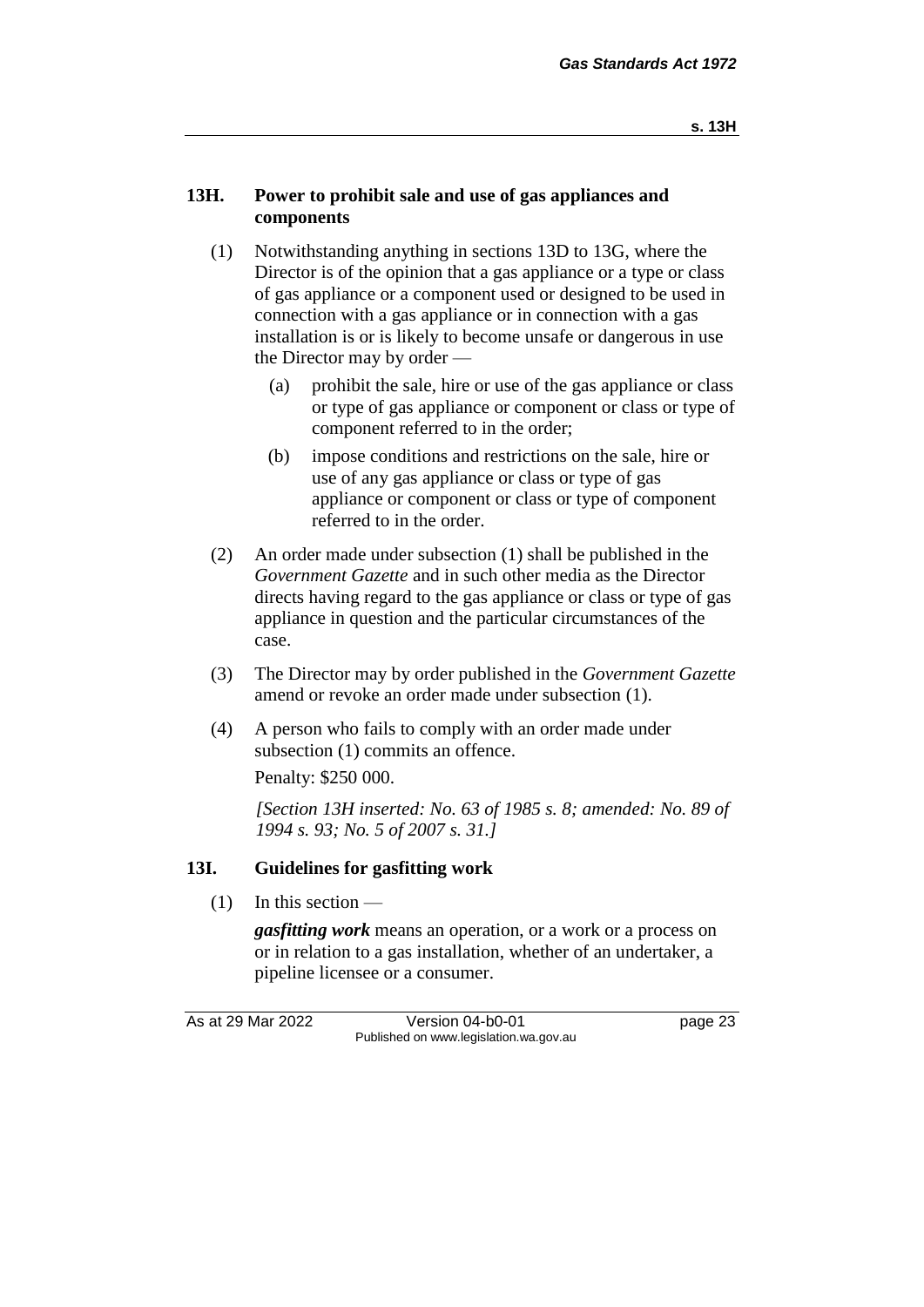#### **s. 13J**

- (2) The Director may from time to time formulate and publish guidelines that are not mandatory for safe practices and technical standards in relation to gasfitting work.
- (3) Before completing the formulation of guidelines the Director must consult interested groups and persons in relation to the proposed guidelines to such an extent as the Director considers appropriate.
- (4) Guidelines under subsection (2) may specify
	- (a) standards to be observed, practices and procedures to be followed, and measures to be taken with respect to gasfitting work; or
	- (b) practices and procedures to be followed, and measures to be taken, to promote the safety of the public and persons engaged in gasfitting work.
- (5) Guidelines under subsection (2) may incorporate or adopt guidelines, standards, or codes of practice made, formulated, published or issued under any law of another State or the Commonwealth, or by Standards Australia, the Australian Gas Association or any other body with such variations and modifications, if any, as the Director specifies.

*[Section 13I inserted: No. 5 of 2007 s. 32.]*

#### **13J. Inspection Policy Statement and Plan**

- (1) An undertaker or pipeline licensee may prepare and submit an Inspection Policy Statement and Plan (the *Plan*) to the Director for the purpose of —
	- (a) ensuring the safety of a consumer's gas installations and gas appliances; and
	- (b) monitoring the work of those who carry out any operation, work or process of the nature of gasfitting on the gas installation of a consumer supplied with gas (*gasfitters*) from the undertaker or pipeline licensee's distribution system, cylinders, tanks, gas plant or pipeline.

page 24 Version 04-b0-01 As at 29 Mar 2022 Published on www.legislation.wa.gov.au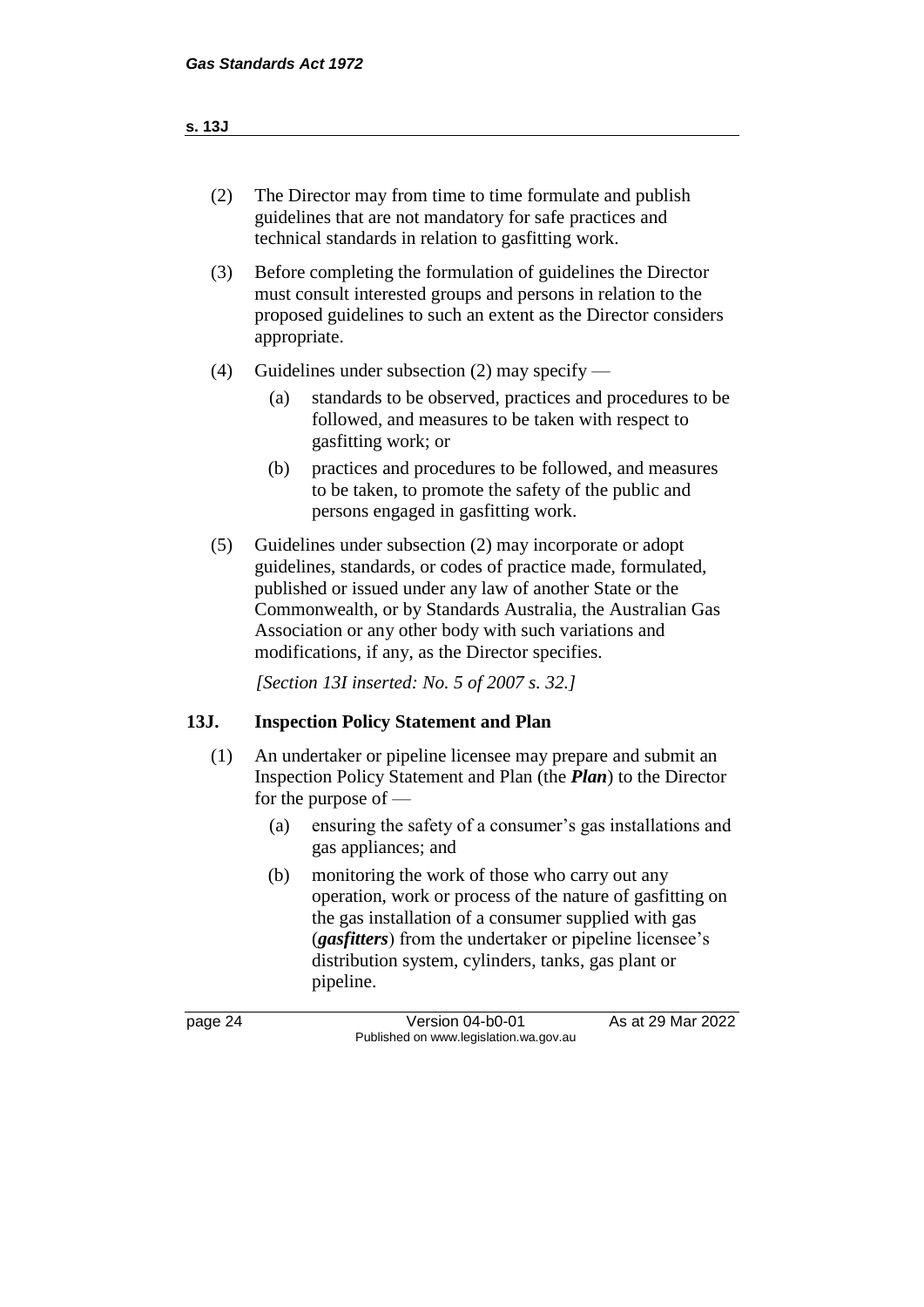- (2) The Plan is to
	- (a) relate to work on all types of consumers' gas installations supplied with gas, whether new or by way of alteration or addition; and
	- (b) provide for  $-$ 
		- (i) measures to prevent or provide protection from fire, explosion, and asphyxiation; and
		- (ii) the investigation of incidents of fire, explosion, or asphyxiation, including incidents related to gas appliances connected (whether or not permanently) to consumers' gas installations, which may have been associated with gas supplied by the undertaker or pipeline licensee;

and

- (c) set out a system of inspection to monitor
	- (i) compliance by gasfitters with written laws applicable to gasfitting on a consumer's gas installation; and
	- (ii) the safety of a consumer's gas installation and gas appliances supplied with gas.
- (3) A system of inspection referred to in subsection  $(2)(c)$  must comply with such guidelines as are issued by the Director from time to time setting out the technical, investigative, reporting, administrative, and other requirements with which the system is to comply.
- (4) Within 20 working days after the submission of a Plan under subsection (1) or a revised Plan under section  $13K(4)(b)(ii)$ , the Director is to make a determination in respect of the Plan or revised Plan —
	- (a) requiring further particulars to be supplied in relation to any matter, or that other matters specified by the Director be addressed, in a further submission; or

As at 29 Mar 2022 Version 04-b0-01 page 25 Published on www.legislation.wa.gov.au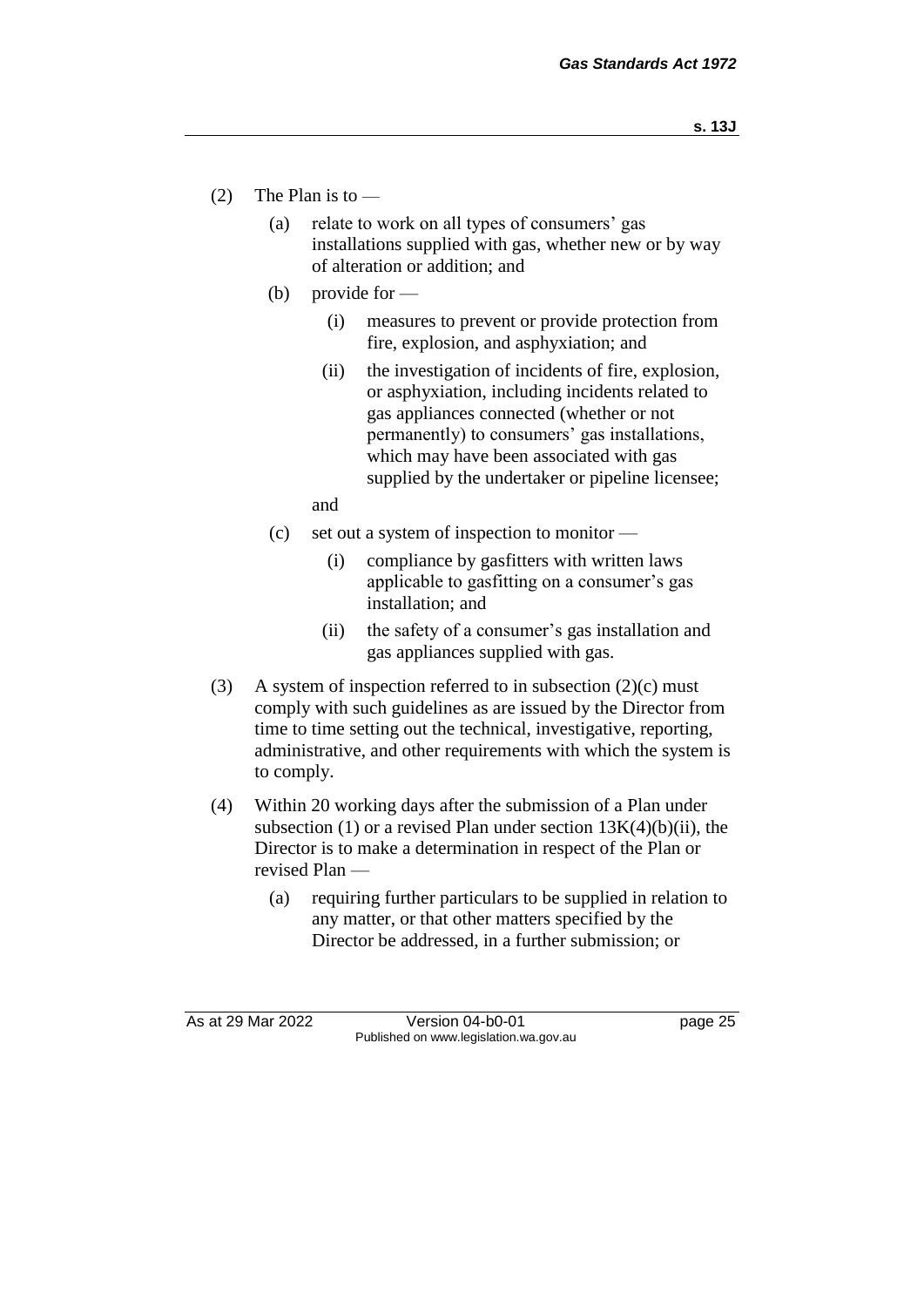- (b) granting approval, or granting approval subject to any condition imposed relevant to the compliance by the undertaker or pipeline licensee with the matters referred to in subsection (1); or
- (c) rejecting the submission, wholly or in part, and requiring a further submission; or
- (d) rejecting the submission,

and is to notify the undertaker or pipeline licensee in writing of the determination.

- (5) If the Director does not make a determination under subsection (4) within 20 working days, the Director is to be taken to have approved the Plan or revised Plan.
- (6) If a Plan is approved, the Director may specify a period not exceeding 2 years during which the system of inspection is to operate.
- (7) An approved Plan, the approval of which has not been withdrawn by the Director, is to be made available for public inspection at the offices of the Director with any modifications that the Director considers necessary, after consultation with relevant persons, to protect commercial information.

*[Section 13J inserted: No. 5 of 2007 s. 32.]*

#### **13K. Inspections under the Plan**

- (1) Whether or not any inspection required to be carried out under a Plan approved under section 13J(4)(b) (the *approved plan*) is carried out at particular premises, and if it is carried out the nature and extent of it, is a matter within the discretion of an inspector unless —
	- (a) the approved plan provides that an inspector is not to have a discretion as to whether or not an inspection is carried out or if it is carried out the nature and extent of the inspection; or
	- (b) a written law otherwise specifically requires; or

page 26 Version 04-b0-01 As at 29 Mar 2022 Published on www.legislation.wa.gov.au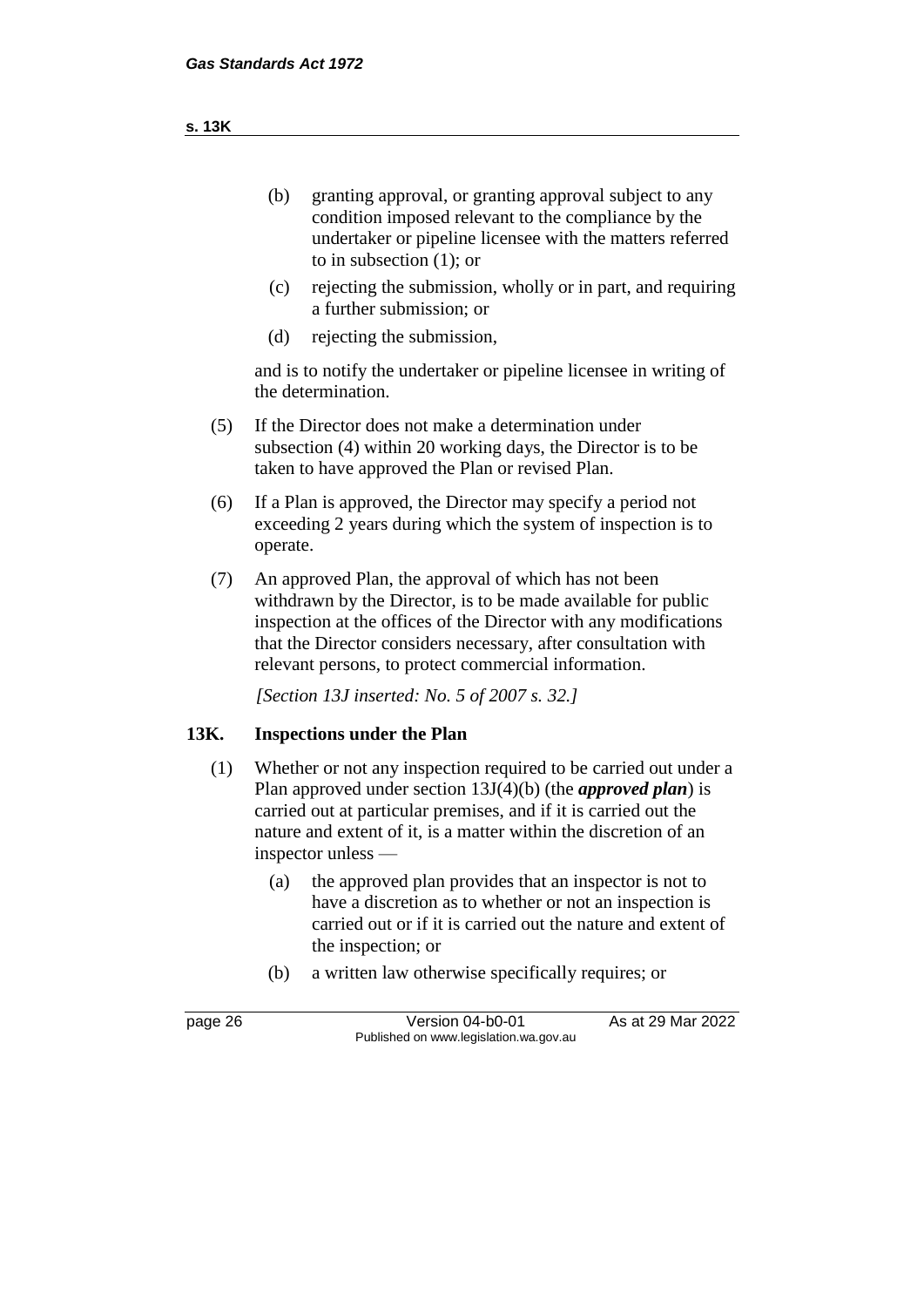- (c) the Director or a responsible officer of the undertaker or pipeline licensee otherwise directs, if the approved plan provides for such a direction to be given.
- (2) Despite section 13 and subsection (1), an approved plan may provide for some or all inspections to be carried out —
	- (a) after the installation has, or appliances have, been permanently supplied with gas; or
	- (b) by way of the examination only of a sample of the work of gasfitters,

subject to the prior approval of the Director being obtained and to any condition, restriction or limitation imposed by the Director.

- $(3)$  If
	- (a) in good faith, an inspector decides not to carry out an inspection; or
	- (b) in good faith, an inspector decides to carry out an inspection of a particular nature or to a particular extent; or
	- (c) the undertaker or pipeline licensee, or the system of inspection established in accordance with the approved plan by the undertaker or pipeline licensee, does not require that an inspection be carried out; or
	- (d) the approval of the Director has been given to an inspection not being carried out,

in any particular case or in relation to any class of case, the inspector, the undertaker or pipeline licensee, the Director or the State, as the case may be, is not liable, in civil or criminal proceedings, for any injury or damage arising from failure to carry out an inspection.

(4) The Director may at any time audit and assess the inspection practices of an undertaker or pipeline licensee for conformity

As at 29 Mar 2022 Version 04-b0-01 page 27 Published on www.legislation.wa.gov.au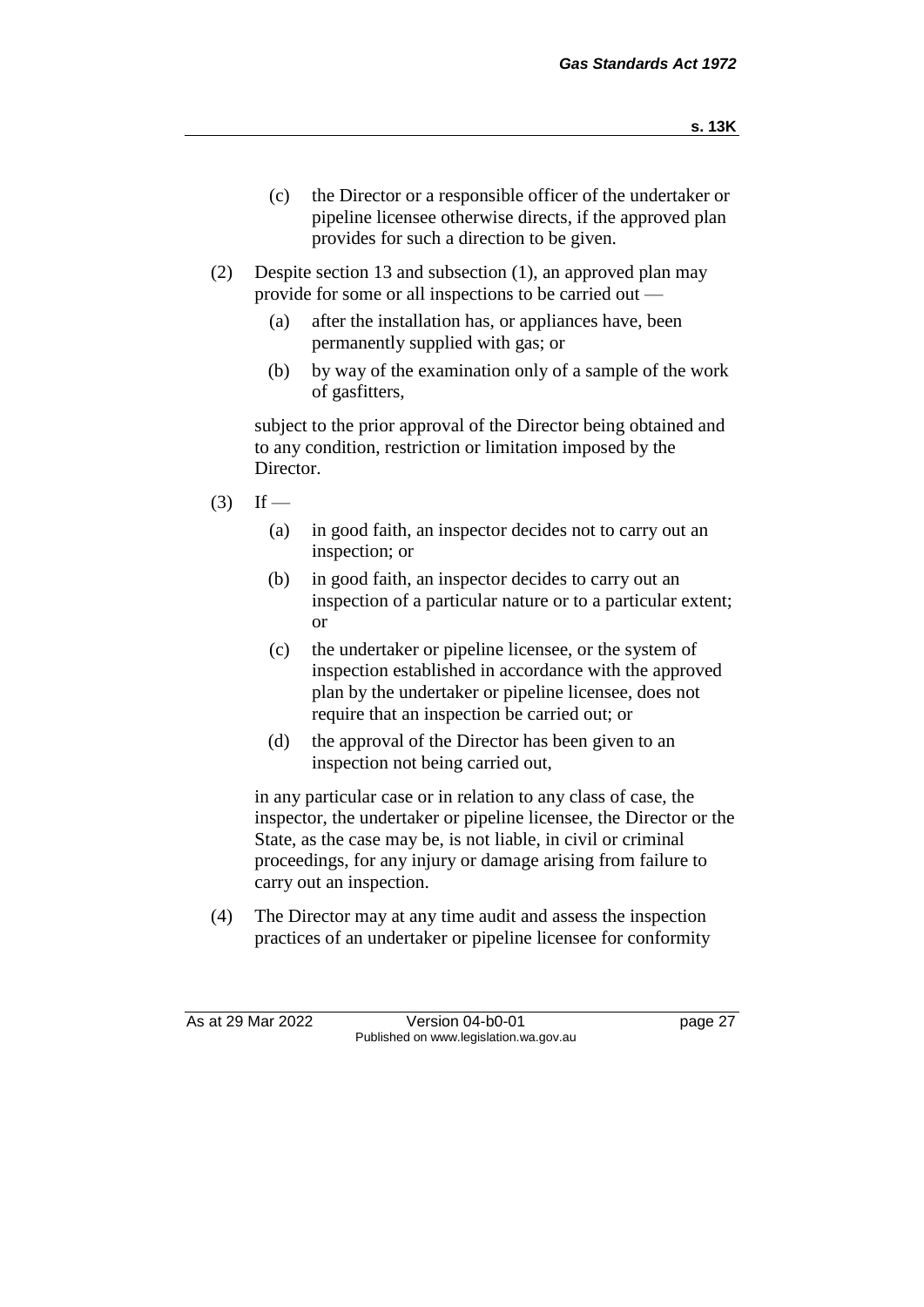- (a) require the modification of any inspection practice of that undertaker or pipeline licensee if it is found by the Director not to conform with the approved plan; or
- (b) require the gas undertaker or pipeline licensee
	- (i) to review those practices, or such of those practices as are specified in the order; and
	- (ii) if in any respect the system of inspection set out in the approved plan is found to be inadequate to establish and maintain an effective system of inspection for the purposes referred to in section 13J(1), to submit a revised plan,

within such time as is specified in the order; or

(c) withdraw approval of the Plan,

and the undertaker or pipeline licensee must forthwith comply with requirements of the order.

- (5) The Director may exercise the powers conferred by subsection  $(4)(a)$ , (b) and (c) at any time so far as that may be necessary in relation to any particular accident, or to any incident or other matter affecting the safety of a consumer's gas installation.
- (6) An undertaker or pipeline licensee that has an approved plan and fails to comply with a requirement of —
	- (a) this section; or
	- (b) the plan including any condition to which the granting of the approved plan was subject,

commits an offence. Penalty: \$250 000.

*[Section 13K inserted: No. 5 of 2007 s. 32.]*

page 28 Version 04-b0-01 As at 29 Mar 2022 Published on www.legislation.wa.gov.au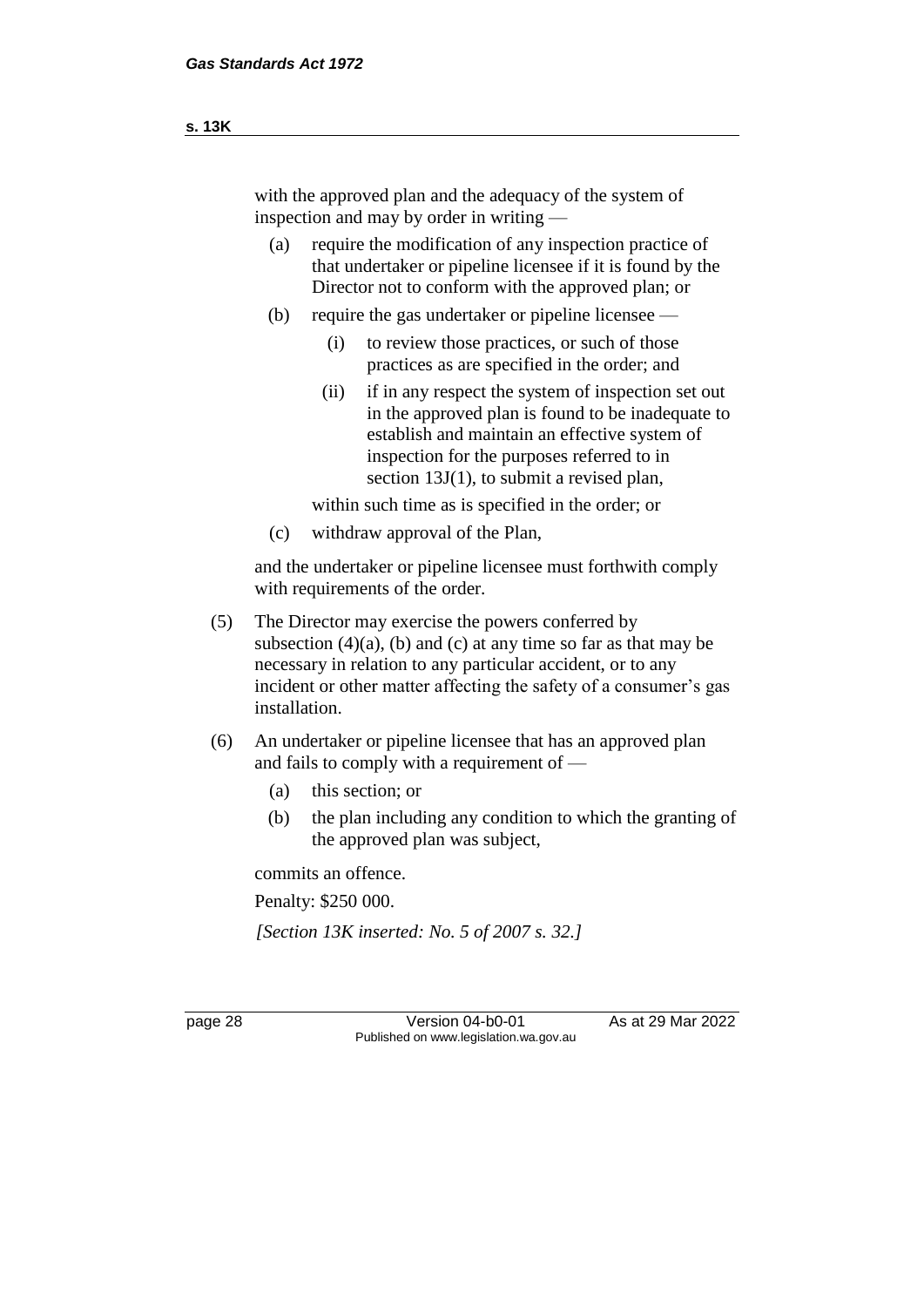#### **13L. Director's guidelines**

- (1) Before completing the formulation of guidelines referred to in section 13J(3) the Director must consult relevant persons in relation to the proposed guidelines to such an extent as the Director considers appropriate.
- (2) Guidelines may specify policies or standards to be observed, methods, practices and procedures to be followed, and measures to be taken with respect to inspections.
- (3) Guidelines under section 13J(3) may incorporate or adopt guidelines, standards or codes of practice made, formulated, published or issued under any law of another State or the Commonwealth, or by Standards Australia, the Australian Gas Association or any other body with such variations and modifications, if any, as the Director specifies.

*[Section 13L inserted: No. 5 of 2007 s. 32.]*

#### **13M. Review of certain decisions of the Director**

- (1) An undertaker or pipeline licensee aggrieved by a determination of the Director under section 13J(4) may apply in writing to the Director for a review of the determination.
- (2) The application is to be made within 14 days after the applicant receives a notification of the determination or within such further period as the Director in a particular case allows.
- (3) The Director must give the applicant a reasonable opportunity to make submissions in relation to the application.
- (4) The Director, after considering submissions (if any) made under subsection  $(3)$ , may determine the application by —
	- (a) confirming the determination; or
	- (b) varying the determination; or
	- (c) cancelling the determination and making a new determination under section 13J(4), which determination is not subject to review under this section.

As at 29 Mar 2022 Version 04-b0-01 page 29 Published on www.legislation.wa.gov.au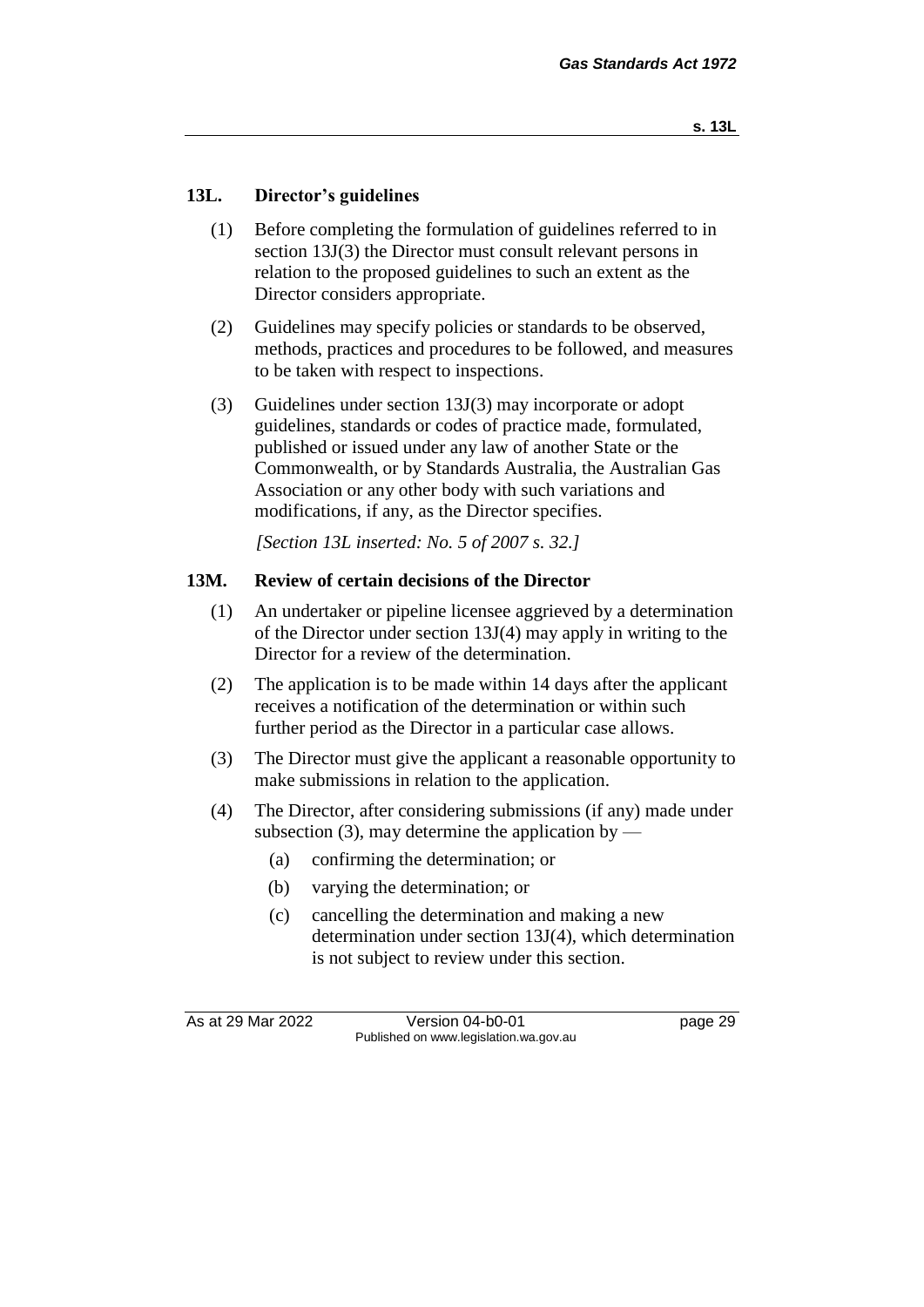#### **s. 13N**

(5) The Director must give the applicant written notice of his or her determination.

*[Section 13M inserted: No. 5 of 2007 s. 32.]*

#### **13N. Review of determinations of Director under section 13M**

- (1) Any person aggrieved by a determination of the Director under section  $13M(4)$  may —
	- (a) if a question of law is involved, apply to the State Administrative Tribunal for a review of the decision; or
	- (b) in any other case, appeal in the prescribed manner to a technical review panel appointed under the regulations.
- (2) If a determination is sent back to the Director under section 29(3)(c)(ii) of the *State Administrative Tribunal Act 2004* for reconsideration —
	- (a) the Director is to make a new determination under section 13J(4) in accordance with any directions or recommendations of the State Administrative Tribunal within 20 working days of the day on which the Director receives notice of the Tribunal's decision; and
	- (b) the new determination is not subject to review under section 13M; and
	- (c) section 29(4) of the *State Administrative Tribunal Act 2004* does not apply in relation to the new determination.
- (3) On an appeal made under subsection  $(1)(b)$  the technical review panel may confirm, cancel or vary the determination and the decision of the technical review panel is final.
- (4) If the technical review panel cancels a determination, the Director may make a new determination in accordance with the panel's decision under section 13J(4) within 20 working days of the day on which the Director receives notice of the panel's decision, which determination is not subject to review under section 13M.

page 30 **Version 04-b0-01** As at 29 Mar 2022 Published on www.legislation.wa.gov.au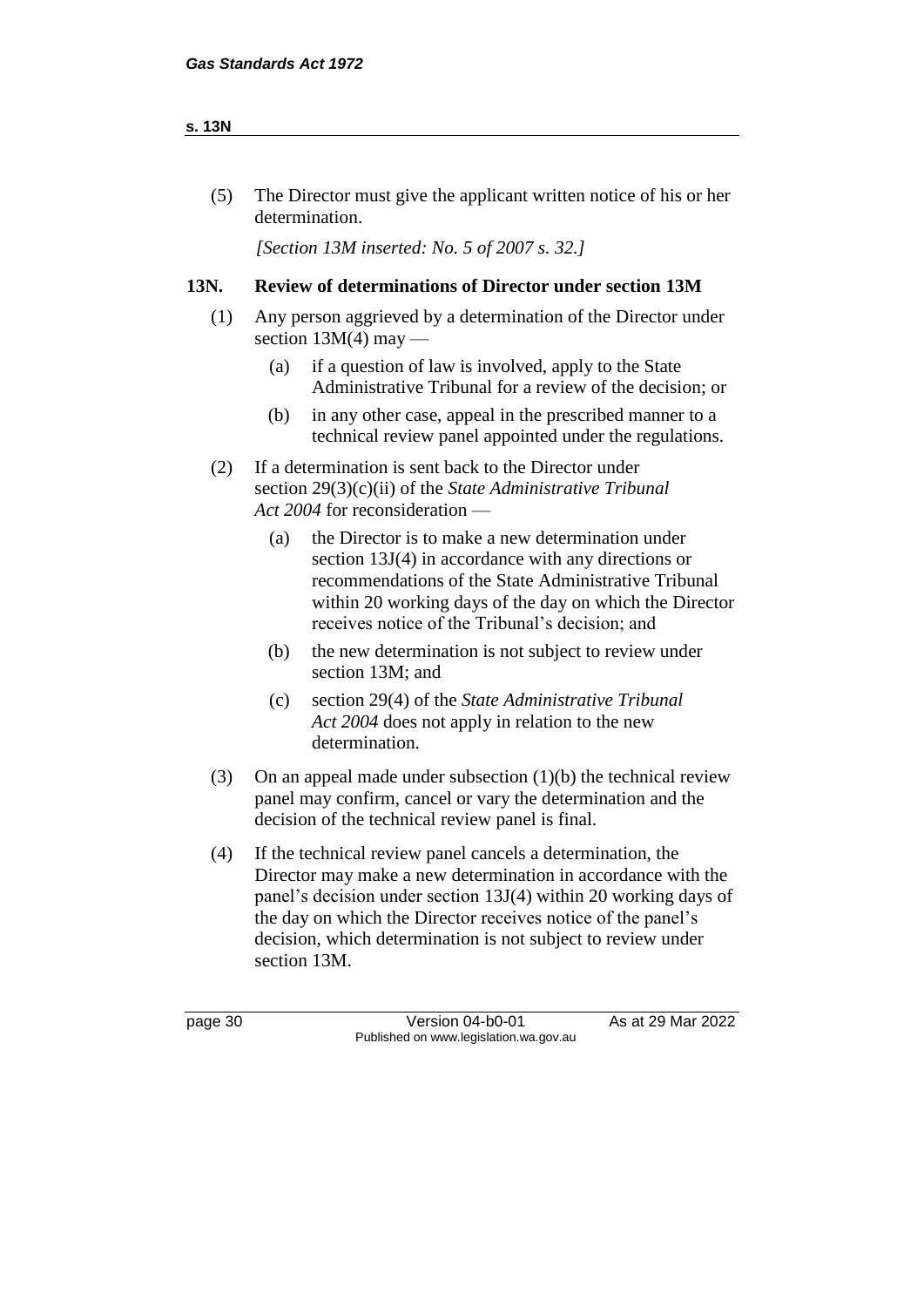- (5) If an application for review or an appeal has been made under subsection (1) in relation to a determination, the State Administrative Tribunal or the technical review panel, as the case may be, may suspend the operation or effect of the determination until the determination of the review or appeal.
- (6) If the technical review panel confirms a determination under subsection (3), the appellant is liable to pay the reasonable costs of the review.
- (7) Any costs payable by the appellant under subsection (6) are recoverable by the Director in a court of competent jurisdiction as a debt due to the State.

*[Section 13N inserted: No. 5 of 2007 s. 32.]*

#### **14. Offences**

- (1) Any person who contravenes or fails to comply with any provision of this Act or the regulations or of any notice, direction or other requirement made or given by or under this Act or the regulations commits an offence and is liable on conviction, except where a greater penalty is provided in this Act in respect of the offence, to a penalty, in the case of an individual, of \$50 000 and, in the case of a body corporate, of \$250 000.
- (2) A prosecution for an offence under this Act must be commenced within 2 years after the date on which the offence is alleged to have been committed.

*[Section 14 amended: No. 87 of 1979 s. 10; No. 63 of 1985 s. 9; No. 59 of 2004 s. 141; No. 5 of 2007 s. 33.]*

#### **15. Regulations**

(1) The Governor may make regulations prescribing all matters necessary or convenient to be prescribed for the purposes of the administration of this Act.

As at 29 Mar 2022 Version 04-b0-01 page 31 Published on www.legislation.wa.gov.au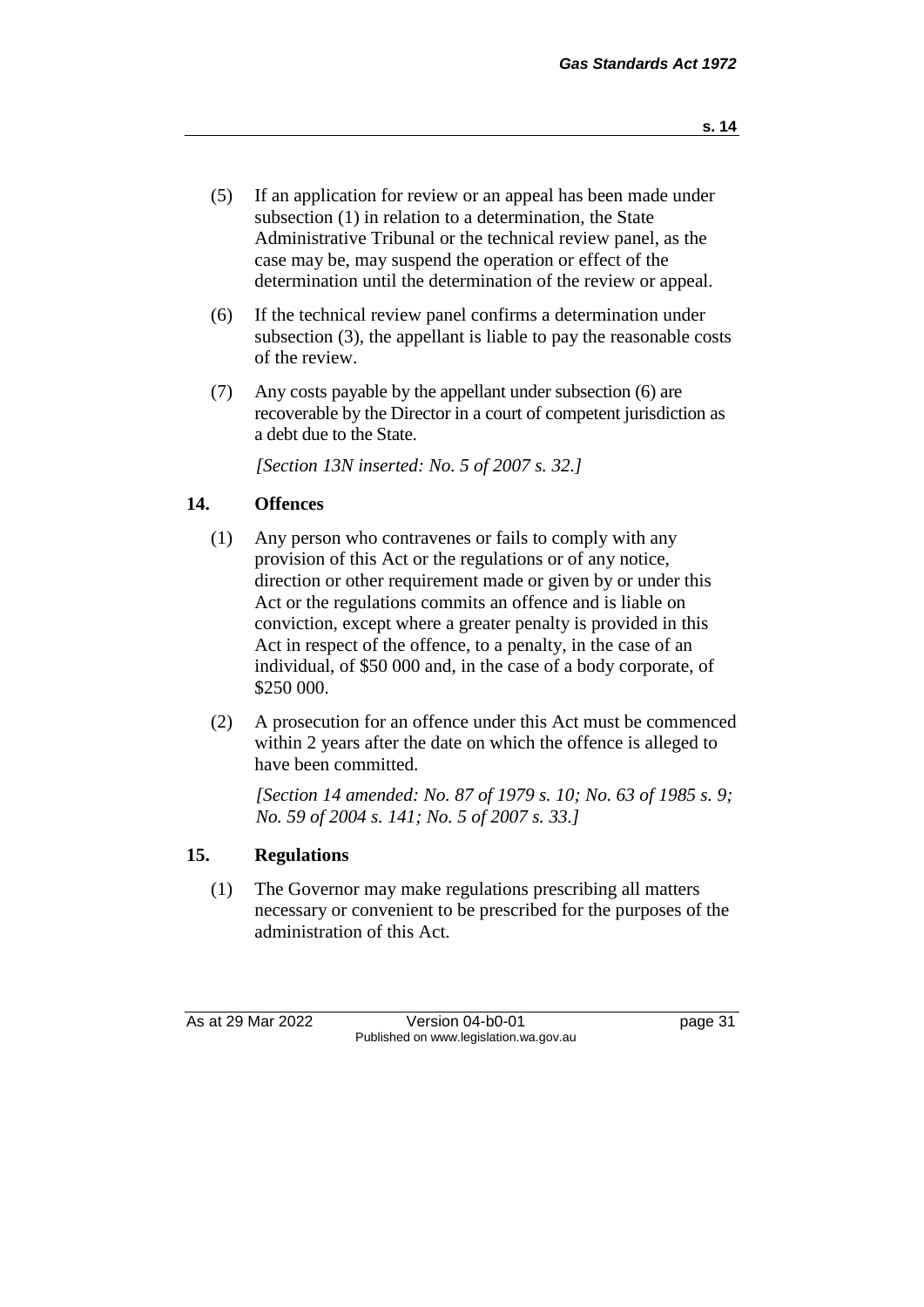| (2)     |     | Without limiting the generality of subsection $(1)$ , regulations<br>may be made -                                                                                                                                                                                                                        |  |  |  |  |
|---------|-----|-----------------------------------------------------------------------------------------------------------------------------------------------------------------------------------------------------------------------------------------------------------------------------------------------------------|--|--|--|--|
|         | (a) | generally as to the standards of gas to be supplied, and in<br>particular authorising the Minister to require undertakers<br>to supply gas having such characteristics as to odour,<br>pressure, specific gravity, flame speed, purity and other<br>matters, as he specifies in each particular case; and |  |  |  |  |
|         | (b) | requiring undertakers to furnish the Director with<br>particulars in writing of the quantities of gas supplied by<br>them; and                                                                                                                                                                            |  |  |  |  |
|         | (c) | prescribing fees to be paid by undertakers for tests<br>conducted by or on behalf of the Director or the Minister<br>for the purposes of this Act; and                                                                                                                                                    |  |  |  |  |
|         | (d) | prescribing the standards of construction, installation,<br>maintenance, operation and testing of pipelines and<br>other equipment and installations used by undertakers<br>for the conveyance, control, or supply of gas; and                                                                            |  |  |  |  |
|         | (e) | prescribing the standards of construction, installation,<br>maintenance, operation and testing of consumers' gas<br>installations; and                                                                                                                                                                    |  |  |  |  |
|         | (f) | securing the safety of the public from personal injury<br>and the property of the public from damage by fire or<br>otherwise; and                                                                                                                                                                         |  |  |  |  |
|         | (g) | as to gasfitters and gasfitting, and prohibiting<br>interference with gas installations by unauthorised<br>persons; and                                                                                                                                                                                   |  |  |  |  |
| (h)     |     | prohibiting the fraudulent or improper use of marks<br>signifying the approval of the Director; and                                                                                                                                                                                                       |  |  |  |  |
|         | (i) | providing for $-$                                                                                                                                                                                                                                                                                         |  |  |  |  |
|         |     | the convening of a technical review panel of<br>(i)<br>independent professional engineers; and                                                                                                                                                                                                            |  |  |  |  |
|         |     | the procedure to be followed on a review by a<br>(ii)<br>technical review panel and the period of time<br>within which a review is to be completed; and                                                                                                                                                   |  |  |  |  |
| page 32 |     | As at 29 Mar 2022<br>Version 04-b0-01<br>Published on www.legislation.wa.gov.au                                                                                                                                                                                                                           |  |  |  |  |

# **s. 15**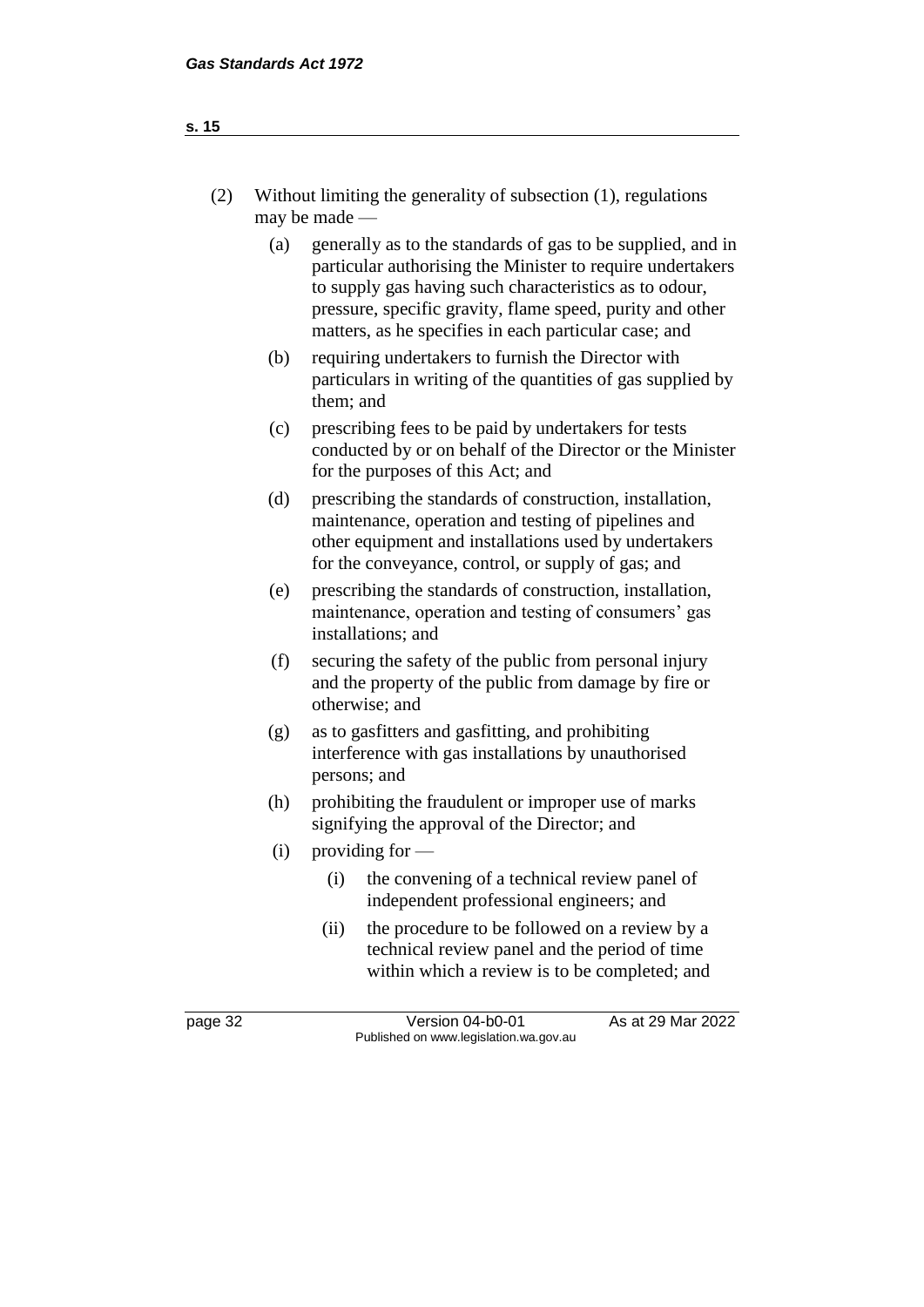- (iii) the payment of remuneration to members of a technical review panel.
- (3) Any regulation under this Act may be made so as to require a matter affected by it to be in accordance with a specified standard or specified requirement; or as approved by, or to the satisfaction of, a specified person or body; or so as to delegate to or confer upon a specified person or body a discretionary authority.

*[Section 15 amended: No. 87 of 1979 s. 11; No. 63 of 1985 s. 10; No. 89 of 1994 s. 92 and 93; No. 58 of 1999 s. 66 and 99; No. 5 of 2007 s. 34.]*

#### **16. Regulations for the commingling of gas in distribution systems**

Regulations may be made under section 15 —

- (a) providing for and in relation to the entry and commingling of gas of different qualities in a distribution system (as defined in section 3 of the *Energy Coordination Act 1994*), including —
	- (i) control of the entry;
	- (ii) the standard of the heating value of the gas;
	- (iii) the maintenance of the required standard;
	- (iv) the monitoring of compliance with the required standard, including requirements for reporting matters to the Director; and
	- (v) the determination of the heating value of the gas; and
- (b) without limiting paragraph (a), requiring an undertaker or a pipeline operator —
	- (i) to set up, install and operate any plan, system or equipment; or

As at 29 Mar 2022 Version 04-b0-01 page 33 Published on www.legislation.wa.gov.au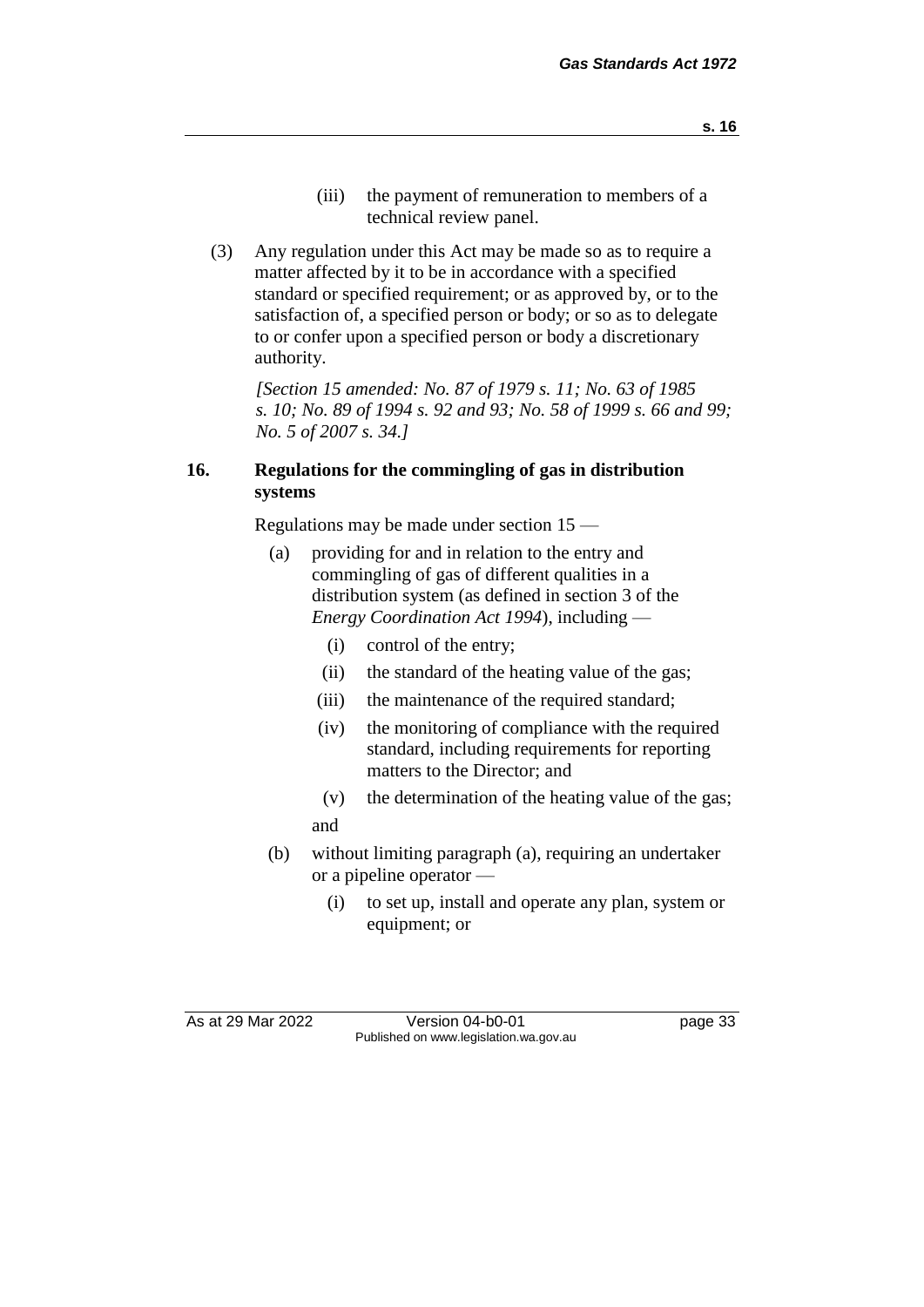#### **s. 16**

(ii) to take any other steps,

for any purpose referred to in that paragraph.

*[Section 16 inserted: No. 53 of 2003 s. 41.]*

page 34 Version 04-b0-01 As at 29 Mar 2022 Published on www.legislation.wa.gov.au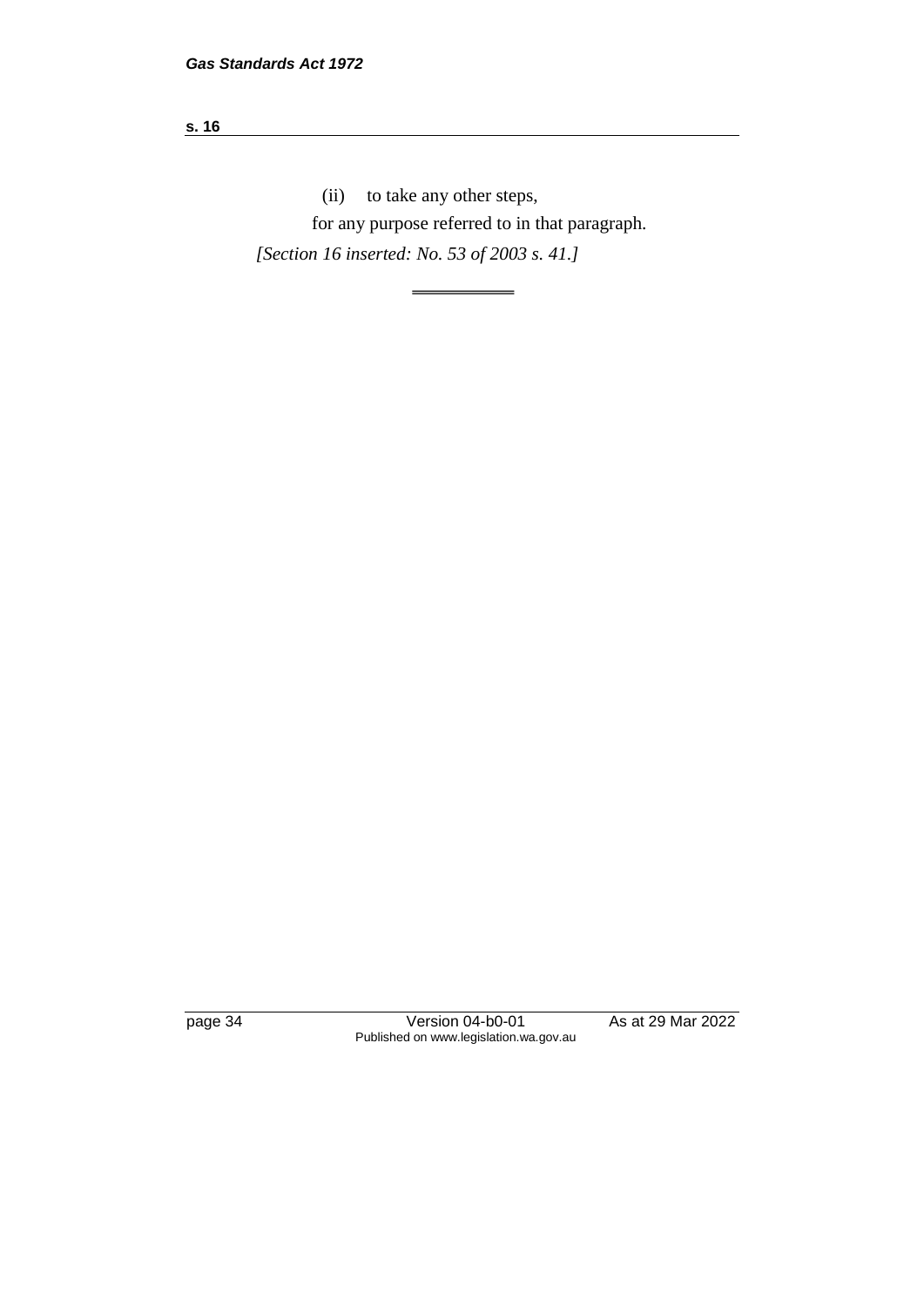# **Notes**

This is a compilation of the *Gas Standards Act 1972* and includes amendments made by other written laws. For provisions that have come into operation, and for information about any reprints, see the compilation table  $2$ . For provisions that have not yet come into operation see the uncommenced provisions table.

## **Compilation table**

| <b>Short title</b>                                                                                                                                                         | <b>Number</b><br>and year | <b>Assent</b> | <b>Commencement</b>                                                                                                                                                                                     |
|----------------------------------------------------------------------------------------------------------------------------------------------------------------------------|---------------------------|---------------|---------------------------------------------------------------------------------------------------------------------------------------------------------------------------------------------------------|
| Gas Standards Act 1972                                                                                                                                                     | 15 of 1972                |               | 26 May 1972 21 Jul 1972 (see s. 2 and<br>Gazette 21 Jul 1972 p. 2645)                                                                                                                                   |
| Gas Standards Act<br>Amendment Act 1979                                                                                                                                    | 87 of 1979                | 11 Dec 1979   | 1 Feb 1980 (see s. 2 and<br>Gazette 1 Feb 1980 p. 284)                                                                                                                                                  |
| Gas Standards<br>Amendment Act 1985                                                                                                                                        | 63 of 1985                | 5 Nov 1985    | s. 1 and 2: 5 Nov 1985;<br>Act other than s. 1 and 2:<br>1 Feb 1986 (see s. 2 and<br>Gazette 3 Jan 1986 p. 9)                                                                                           |
| above)                                                                                                                                                                     |                           |               | <b>Reprint of the Gas Standards Act 1972 as at 15 Feb 1989</b> (includes amendments listed                                                                                                              |
| <b>Energy Corporations</b><br>(Transitional and<br>Consequential Provisions)<br>Act 1994 Pt. 5                                                                             | 89 of 1994                | 15 Dec 1994   | 1 Jan 1995 (see s. 2(2) and<br>Gazette 23 Dec 1994 p. 7069)                                                                                                                                             |
| Local Government<br>(Consequential<br>Amendments) Act 1996<br>s.4                                                                                                          | 14 of 1996                | 28 Jun 1996   | 1 Jul 1996 (see s. 2)                                                                                                                                                                                   |
| <b>Gas Corporation</b><br>(Business Disposal)<br>Act 1999 s. 66, 84, 98<br>and 99                                                                                          | 58 of 1999                | 24 Dec 1999   | s 66: 24 Dec 1999 (see s. 2(1));<br>s. 84: 1 Jul 2000 (see s. $2(2)$ )<br>and Gazette 4 Jul 2000<br>p. 3545);<br>s. 98 and 99: 16 Dec 2000<br>(see s. $2(5)$ and <i>Gazette</i><br>15 Dec 2000 p. 7201) |
| Reprint of the Gas Standards Act 1972 as at 7 Jul 2000 (includes amendments listed<br>above except those in the Gas Corporation (Business Disposal) Act 1999 s. 98 and 99) |                           |               |                                                                                                                                                                                                         |
| <b>Energy Legislation</b><br>Amendment Act 2003 Pt. 3<br>Div. 10                                                                                                           | 53 of 2003                | 8 Oct 2003    | 8 Oct 2003 (see s. 2(1))                                                                                                                                                                                |

As at 29 Mar 2022 Version 04-b0-01 page 35 Published on www.legislation.wa.gov.au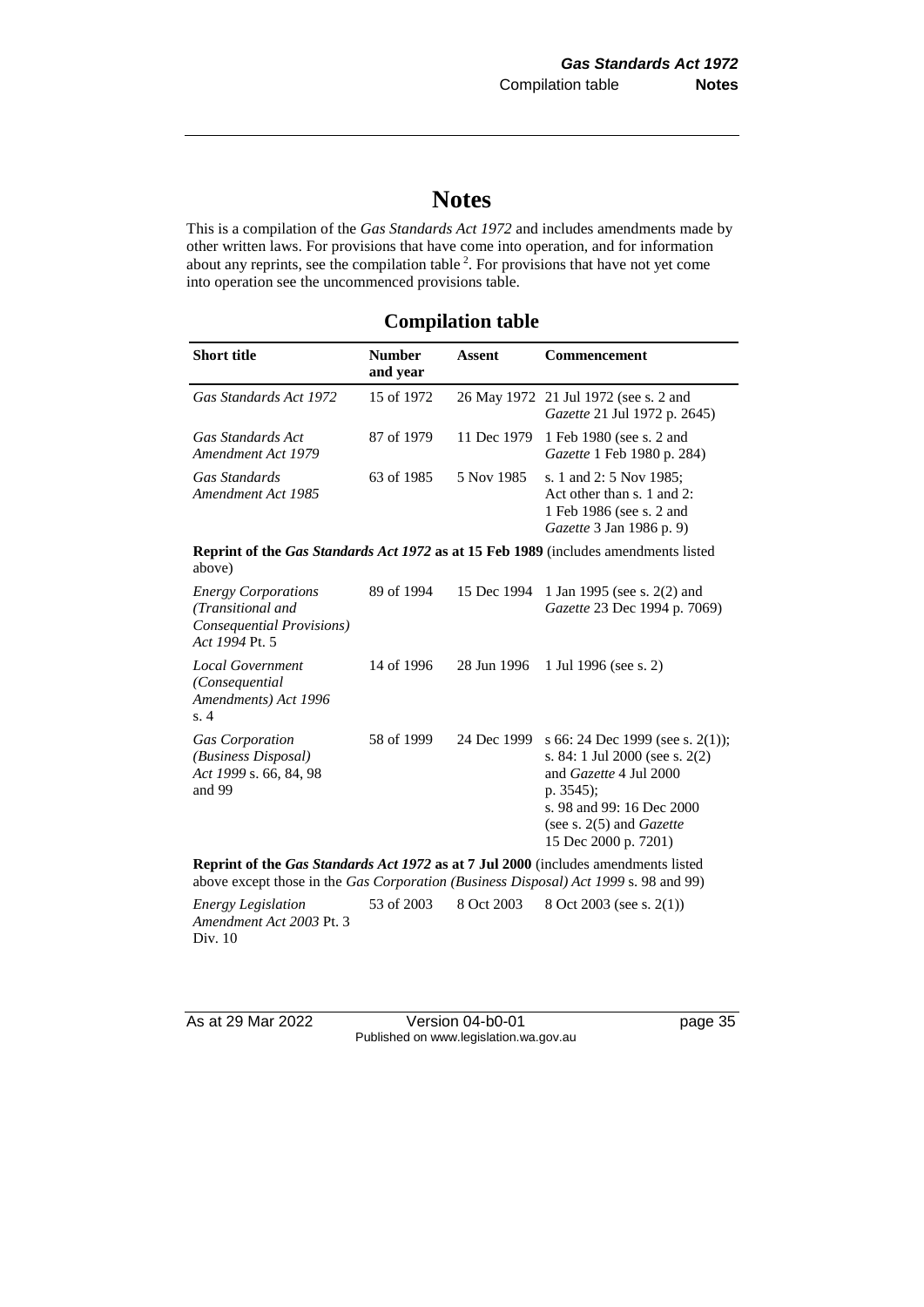| <b>Short title</b>                                                                                                   | <b>Number</b><br>and year                                                                 | Assent      | Commencement                                                                |  |  |
|----------------------------------------------------------------------------------------------------------------------|-------------------------------------------------------------------------------------------|-------------|-----------------------------------------------------------------------------|--|--|
| Statutes (Repeals and<br>Minor Amendments)<br>Act 2003 s. 10(5) and 60                                               | 74 of 2003                                                                                |             | 15 Dec 2003 15 Dec 2003 (see s. 2)                                          |  |  |
| <b>Courts Legislation</b><br>Amendment and Repeal<br>Act 2004 s. 141 $3$                                             | 59 of 2004<br>(as amended<br>by No. 2 of<br>2008<br>s. $77(13)$                           | 23 Nov 2004 | 1 May 2005 (see s. 2 and<br>Gazette 31 Dec 2004 p. 7128)                    |  |  |
| State Administrative<br>Tribunal (Conferral of<br>Jurisdiction) Amendment<br>and Repeal Act 2004 Pt. 2<br>Div. $544$ | 55 of 2004                                                                                |             | 24 Nov 2004 1 Jan 2005 (see s. 2 and <i>Gazette</i><br>31 Dec 2004 p. 7130) |  |  |
| above)                                                                                                               | <b>Reprint 3: The Gas Standards Act 1972 as at 7 Jul 2006</b> (includes amendments listed |             |                                                                             |  |  |
| <b>Financial Legislation</b><br>Amendment and Repeal<br>Act 2006 s. 17                                               | 77 of 2006                                                                                | 21 Dec 2006 | 1 Feb 2007 (see s. 2(1) and<br>Gazette 19 Jan 2007 p. 137)                  |  |  |
| Gas and Electricity Safety<br><b>Legislation Amendment</b><br>Act 2007 Pt. 4                                         | 5 of 2007                                                                                 | 18 Apr 2007 | 1 Dec 2007 (see s. 2 and<br>Gazette 30 Nov 2007 p. 5927)                    |  |  |
| Petroleum Amendment<br>Act 2007 s. 95                                                                                | 35 of 2007                                                                                | 21 Dec 2007 | 19 Jan 2008 (see s. 2(b) and<br>Gazette 18 Jan 2008 p. 147)                 |  |  |
| <b>Reprint 4: The Gas Standards Act 1972 as at 4 Jul 2008</b> (includes amendments listed<br>above)                  |                                                                                           |             |                                                                             |  |  |

## **Uncommenced provisions table**

To view the text of the uncommenced provisions see *Acts as passed* on the WA Legislation website.

| <b>Short title</b>                                                                     | <b>Number</b><br>and year | Assent | <b>Commencement</b>                                          |
|----------------------------------------------------------------------------------------|---------------------------|--------|--------------------------------------------------------------|
| <b>Mutual Recognition</b><br>(Western Australia)<br>Amendment Act 2022 Pt. 3<br>Div. 7 | 7 of 2022                 |        | 29 Mar 2022 1 Jul 2022 (see s. 2(b) and<br>SL 2022/80 cl. 2) |

page 36 Version 04-b0-01 As at 29 Mar 2022 Published on www.legislation.wa.gov.au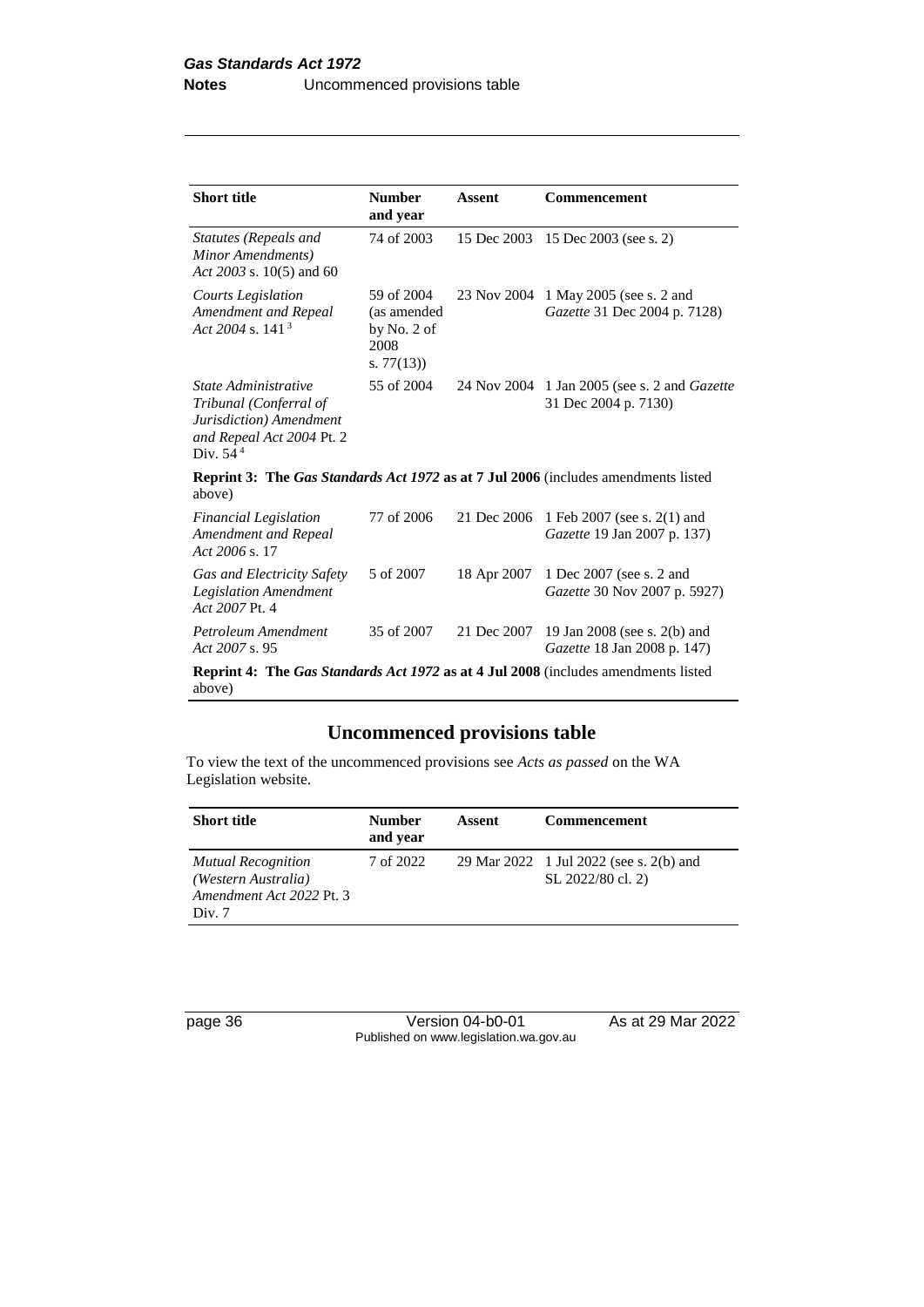#### **Other notes**

- <sup>1</sup> The provision in this Act repealing that Act has been omitted from this reprint under the *Reprints Act 1984* s. 7(4)(f).
- <sup>2</sup> The *Criminal Procedure and Appeals (Consequential and Other Provisions) Act 2004* s. 82, to the extent that it amends this Act, was amended by the *Criminal Law and Evidence Amendment Act 2008* s. 78(2)(a).
- <sup>3</sup> The *Courts Legislation Amendment and Repeal Act 2004* Sch. 2 cl. 21 was repealed by the *Criminal Law and Evidence Amendment Act 2008* s. 77(13).
- <sup>4</sup> The *State Administrative Tribunal (Conferral of Jurisdiction) Amendment and Repeal Act 2004* Pt. 5, the *State Administrative Tribunal Act 2004* s. 167 and 169, and the *State Administrative Tribunal Regulations 2004* r. 28 and 42 deal with certain transitional issues some of which may be relevant for this Act.

As at 29 Mar 2022 Version 04-b0-01 page 37 Published on www.legislation.wa.gov.au